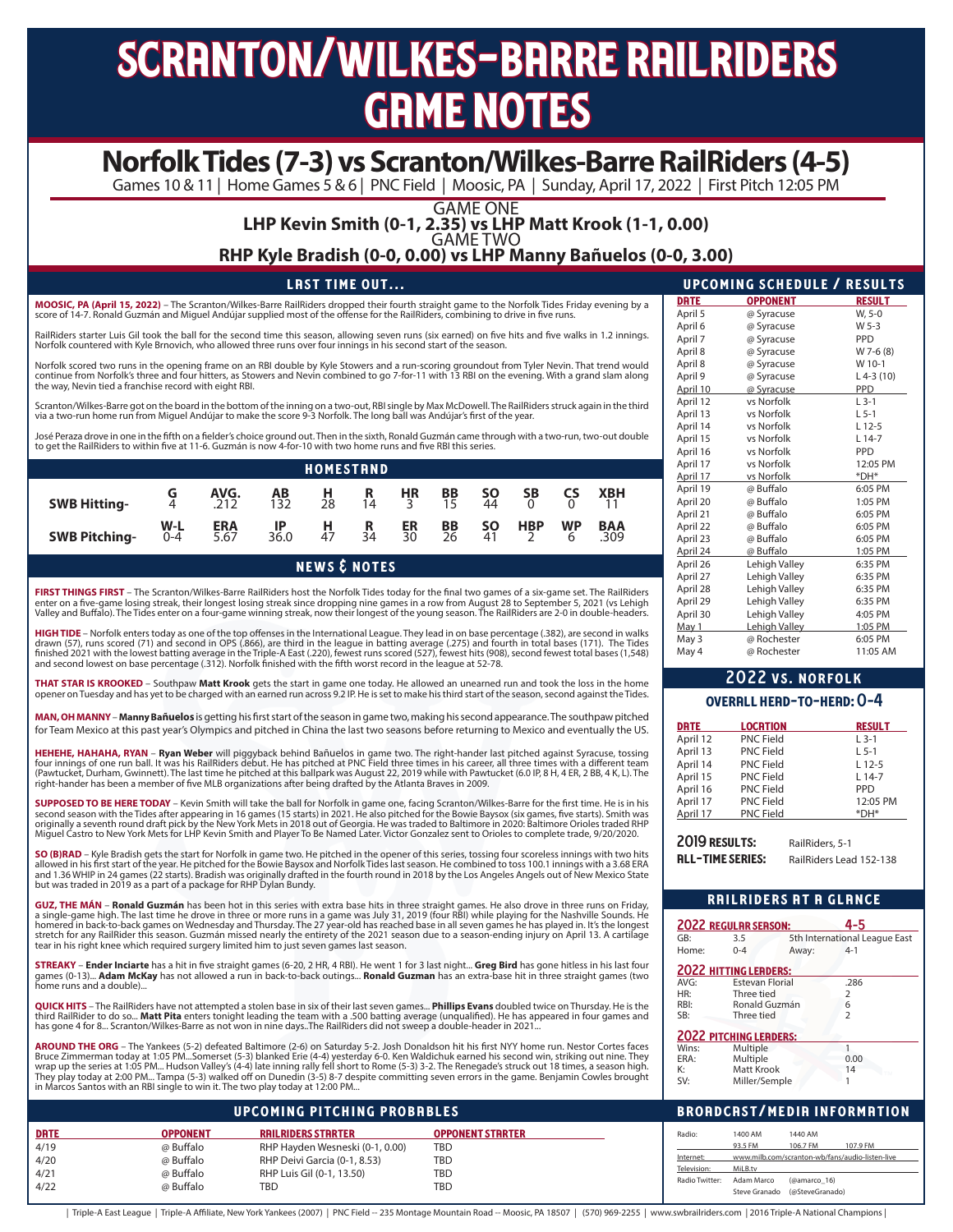# GRME ONE STRRTING PITCHER

# **17 MATT KROOK • LHP • 6'4" • 225 LBS • 27 y/o**

# Hillsborough, CA | University of Oregon | St. Ignatius H.S. (CA) |

# Triple-A Rule 5 Draft, 2020 | MLB Service Time: 0.000

**2022 PRESEASON PROSPECT RANKINGS:** *Baseball America - NYY No. 36*

LAST TIME OUT: Krook tossed 4.2 innings against the Norfolk Tides in the home opener 4/12. For the second straight game, Krook struck out seven batters, but this time allowed one run to score on an error in left field. The lefty could not get out of the fifth inning, leaving a runner on base who was eventually stranded. Krook was handed his first loss of the young season.

# **2022 HIGHLIGHTS:**

- Named Opening Day starter by second year manager Doug Davis.
- Pitched at Spring Training; Aaron Boone said it was first time seeing him in person, called first outing "impressive."
- Enters season ranked No. 36 prospect in Yankees' system by Baseball America.

# **PERSONAL/CAREER:**

- Promoted to Triple-A Scranton/Wilkes-Barre on 6/15/21, the first mid-season promotion of his career.
- Had a streak of 18.2 IP without allowing an earned run from 5/18/21 6/12/21.
- Selected by the Yankees in the first round of the Triple-A phase of the 2020 Rule 5 Draft.
- Full name is Matthew Edward Krook.
- Drafted in the 1st Round of the 2013 MLB Draft (35th overall) by the Miami Marlins, but did not sign (Competitive
- Balance Round A). Agreed to a contract with the Marlins, but failed his physical and Miami withdrew its offer. • Underwent Tommy John surgery performed on April 22, 2014, durin his freshman year of college. Did not pitch in 2015 collegiate season, but did return to pitch with the Wareham Gatemen of the Cape Cod League in the
- summer of 2015. • Drafted by the San Fransisco Giants in the 4th round of the 2016 MLB Draft.
- Traded by the Giants to the Tampa Bay Rays on December 20, 2017 along with RHP Stetson Woods, INF Christian
- Arroyo and OF Denard Span in exchange for 3B Evan Longoria. • During the COVID-19 pandemic, Krook traveled around the country as different locales began opening up to train with teammates and find open gyms. He mostly stayed in Washington, DC and Charlotte, NC in different AirBNBs. Krook trained and lived for a while with Durham Bulls pitcher Tyler Zombro, whom he describes as a close friend and pitching mentor.

|               |                                           |                           |                              |                       |                                  |                | 2022 GRME LOG |                                          |                                                    |              |                        |
|---------------|-------------------------------------------|---------------------------|------------------------------|-----------------------|----------------------------------|----------------|---------------|------------------------------------------|----------------------------------------------------|--------------|------------------------|
| <b>RESULT</b> |                                           | IP                        |                              |                       |                                  |                |               |                                          |                                                    |              |                        |
| W, 5-0        | $W(1-0)$                                  | 5.0                       |                              | $\mathbf{1}$          |                                  |                | 56 (41)       |                                          |                                                    |              |                        |
| $L, 3-1$      | $L(1-1)$                                  | 4.2                       |                              | $\mathbf 0$           | $7^{\circ}$                      | $\overline{0}$ | 74 (52)       | --                                       |                                                    |              |                        |
|               |                                           |                           |                              |                       |                                  |                |               |                                          |                                                    |              |                        |
|               | 4 RUNS                                    |                           |                              |                       |                                  |                |               | 9 RUNS                                   | $10+$ RUNS                                         | <b>TOTAL</b> | <b>RVG.</b>            |
| $\Omega$      | $\Omega$                                  |                           |                              | $\Omega$              |                                  |                | $\Omega$      | $\Omega$                                 | $\Omega$                                           | $\Omega$     | 1.00                   |
|               | ^ - Indicates relief appearance<br>2 RUNS | <b>DECISION</b><br>3 RUNS | 2<br>5<br>5 RUNS<br>$\Omega$ | R<br>$^{\circ}$<br>-1 | ER BB<br>$\mathbf 0$<br>$\Omega$ | <b>6 RUNS</b>  | K HR<br>70    | <b>RUN SUPPORT</b><br>7 RUNS<br>$\Omega$ | <b>PITCHES (STRIKES)</b><br><b>NOTES</b><br>8 RUNS |              | Made Opening Day start |

|                           | <b>CRREER STRTISTICS</b> |           |            |        |              |                          |     |     |     |           |     |    |            |                         |
|---------------------------|--------------------------|-----------|------------|--------|--------------|--------------------------|-----|-----|-----|-----------|-----|----|------------|-------------------------|
| YERR TERM                 |                          | W-L       | <b>ERR</b> | G/GS   | <b>SV</b>    | IP                       |     |     | ER  | <b>BB</b> |     | HR | <b>BRR</b> | <b>ORGANIZATION</b>     |
|                           | 2019 Montgomery (AA)     | $3-2$     | 4.50       | 32/18  |              | 50.0                     | 46  | 28  | 25  | 32        | 52  |    | .245       | Tampa Bay Rays          |
| 2020                      |                          |           |            |        |              | Did not pitch (Pandemic) |     |     |     |           |     |    |            | Tampa Bay Rays          |
| 2021                      | Somerset (AA)            | $1 - 1$   | 2.15       | 7/7    |              | 29.1                     | 15  |     |     |           | 44  |    | 147        | New York Yankees        |
|                           | <b>SWB (AAA)</b>         | $6-5$     | 3.17       | 17/14  | $\mathbf{0}$ | 76.2                     | 51  | 33  | 27  | 49        | 88  |    | .185       | <b>New York Yankees</b> |
| <b>MILB CRREER TOTALS</b> |                          | $18 - 24$ | 4.25       | 131/73 |              | 362.0                    | 285 | 208 | 171 | 243       | 425 |    | 215        |                         |

# 2022 railriders pitching breakdown

|                  | w-L-S       | <b>ERR</b> | IP   | ER | BB | SO. | HВ             | НR | <b>BRR</b> |
|------------------|-------------|------------|------|----|----|-----|----------------|----|------------|
| <b>Starters</b>  | $1 - 4 - 0$ | 3.97       | 34.0 | 15 | 15 | 39  | 3              | 4  | .224       |
| <b>Relievers</b> | $3 - 1 - 2$ | 5.44       | 44.2 | 27 | 30 | 47  | 3              | 7  | .246       |
| <b>TOTRLS</b>    | $4 - 5 - 2$ | 4.81       | 78.2 | 42 | 45 | 86  | 6              | 11 | .245       |
|                  |             |            |      |    |    |     |                |    |            |
|                  |             |            |      |    |    |     |                |    |            |
|                  | $W-L-S$     | <b>ERR</b> | IP   | ER | BB | SO. | HВ             | НR | <b>BRR</b> |
| Home             | $0 - 4 - 0$ | 7.50       | 36.0 | 30 | 26 | 41  | $\overline{2}$ | 7  | .309       |
| Road             | $4 - 1 - 2$ | 2.53       | 42.2 | 12 | 19 | 45  | 4              | 4  | .176       |
| <b>TOTRLS</b>    | $4 - 5 - 2$ | 4.81       | 78.2 | 42 | 45 | 86  | 6              | 11 | .245       |



## PITCH REPERTOIRE **CUTTER:** 86-89, tops 91 SLIDER: 79-80, big depth and hard spin, burries with two-strikes SINKER: 86-87, tumbles

PITCH CLOCK VIOLATIONS: O

# 2022 KROOK SERSON SPLITS

|              |                          | W-L ERR G/S IP |           |            | ER         | BB                       | SO.            | HB.            | <b>HR</b>                  | <b>BRR</b> |
|--------------|--------------------------|----------------|-----------|------------|------------|--------------------------|----------------|----------------|----------------------------|------------|
| Home         | $0 - 1$                  | 0.00           | 1/1       | 4.2        | $\Omega$   | 0                        | $\overline{7}$ |                | 0                          | .263       |
| <b>Road</b>  |                          |                |           |            |            |                          |                |                | 1-0 0.00 1/1 5.0 0 1 7 0 0 | .125       |
| Day          | $\overline{\phantom{a}}$ | $\cdots$       | $-/-$     | $\sim$ $-$ | $\sim 100$ | <b>Contract Contract</b> | $\sim$         | $\sim$         | ٠                          | $- - -$    |
| <b>Night</b> | $1 - 1$                  | $0.00\,$       | $2/2$ 9.2 |            |            | $0 \quad 1$              | 14             | $\overline{1}$ | 0                          | .200       |
|              |                          |                |           |            |            |                          |                |                |                            |            |

|               | <b>RVG/OBP/SLG</b> | <b>RB</b> | н | <b>HR</b> | SO. | BB | <b>HB</b> | RBI |
|---------------|--------------------|-----------|---|-----------|-----|----|-----------|-----|
| vs. Left      | .143/.077/.220     | 13        |   |           | h   |    |           |     |
| vs. Right     | .273/.304/.364     | 22        | h |           | x   |    |           |     |
| <b>TOTRLS</b> | .200 RVG           | 35.       |   | o         | 14  |    |           |     |

# 2022 season high career high career high career high career  $\sim$

| 5.0 (4/5 @ Syracuse)          | Inn. Pitched          | 7.0 (8/8/21 vs Worcester)          |
|-------------------------------|-----------------------|------------------------------------|
| 5 (4/12 vs Norfolk)           | <b>Hits</b>           | 9 (2x, Last: 7/22/21 vs Rochester) |
| 1 (4/12 vs Norfolk)           | <b>Runs</b>           | 9 (4/24/17 @ Rancho Cucamonga)     |
| N/A                           | <b>Earned Runs</b>    | 8 (4/24/17 @ Rancho Cucamonga)     |
| 1 (4/5 @ Syracuse)            | Walks                 | 7 (8/13/21 vs Lehigh Valley))      |
| 7 (2x, Last: 4/12 vs Norfolk) | <b>Strikeouts</b>     | 11 (8/8/21 vs Worcester)           |
| N/A                           | <b>Home Runs</b>      | 2 (2x, Last: 7/22/21 vs Rochester) |
| 74 (4/12 vs Norfolk)          | <b>Pitches</b>        | 95 (2x, Last: 6/14/17 @ Modesto)   |
| $1(4/5 - 4/12)$               | <b>Winning Streak</b> | $4(9/7/21 - 4/12/22)$              |
| $1(4/12 - present)$           | <b>Losing Streak</b>  | $8(8/19/16 - 5/24/19)$             |
| 0                             | 10+ Strikeout Games   | 1 (8/8/21 vs Worcester)            |
| $\Omega$                      | <b>Complete Games</b> |                                    |
| 0                             | <b>Shutouts</b>       | 0                                  |

|                | <b>MRTT KROOK VS. NORFOLK BRTTERS</b> |                |          |           |            |                |          |            |
|----------------|---------------------------------------|----------------|----------|-----------|------------|----------------|----------|------------|
| <b>PLAYER</b>  | <b>RVG/OBP/SLG</b>                    | <b>RB</b>      | н        | <b>HR</b> | <b>RBI</b> | <b>SO</b>      | ΒB       | <b>HBP</b> |
| Bannon         | .500/.500/.500                        | $\overline{2}$ | 1        | $\Omega$  | $\Omega$   | $\Omega$       | $\Omega$ | $\Omega$   |
| Cumberland     | $---/---/---$                         |                |          |           |            |                |          |            |
| Dorrian        | $---/---/---$                         |                |          |           |            |                |          |            |
| Diaz           | .000/.000/.000                        |                | $\Omega$ | $\Omega$  | $\Omega$   | $\Omega$       | $\Omega$ | O          |
| Grenier        | .500/.500/.5000                       | $\mathfrak{D}$ | 1        | $\Omega$  | $\Omega$   |                | $\Omega$ | $\Omega$   |
| Hudgins        | $---/---/---$                         |                |          |           |            |                |          |            |
| Jones          | 1.000/1.000/2.000                     | 1              | 1        | $\Omega$  | $\Omega$   | $\Omega$       | $\Omega$ | 0          |
| Long Jr.       | ---/---/---                           | -              |          |           |            |                |          |            |
| Martin         | .333/.333/.333                        | 3              |          | $\Omega$  | $\Omega$   | $\overline{2}$ | $\Omega$ | U          |
| Neustrom       | .000/.000/.000                        | $\overline{2}$ | $\Omega$ | $\Omega$  | $\Omega$   | 1              | $\Omega$ | U          |
| <b>Nevin</b>   | .500/.500/.500                        | $\overline{2}$ | 1        | $\Omega$  | $\Omega$   |                | $\Omega$ | U          |
| Nottingham     | .000/.000/.000                        | $\overline{2}$ | $\Omega$ | $\Omega$  | $\Omega$   |                | $\Omega$ | U          |
| Rizer          | .000/.000/.000                        | 1              | $\Omega$ | $\Omega$  | $\Omega$   | $\Omega$       | $\Omega$ | $\Omega$   |
| <b>Stowers</b> | $---/---/---$                         |                |          |           |            |                |          |            |
| Taylor         | ---/---/---                           |                |          |           |            |                |          |            |
| Vavra          | .000/.000/.000                        | ξ              | $\Omega$ | $\Omega$  | $\Omega$   | 1              | $\Omega$ | U          |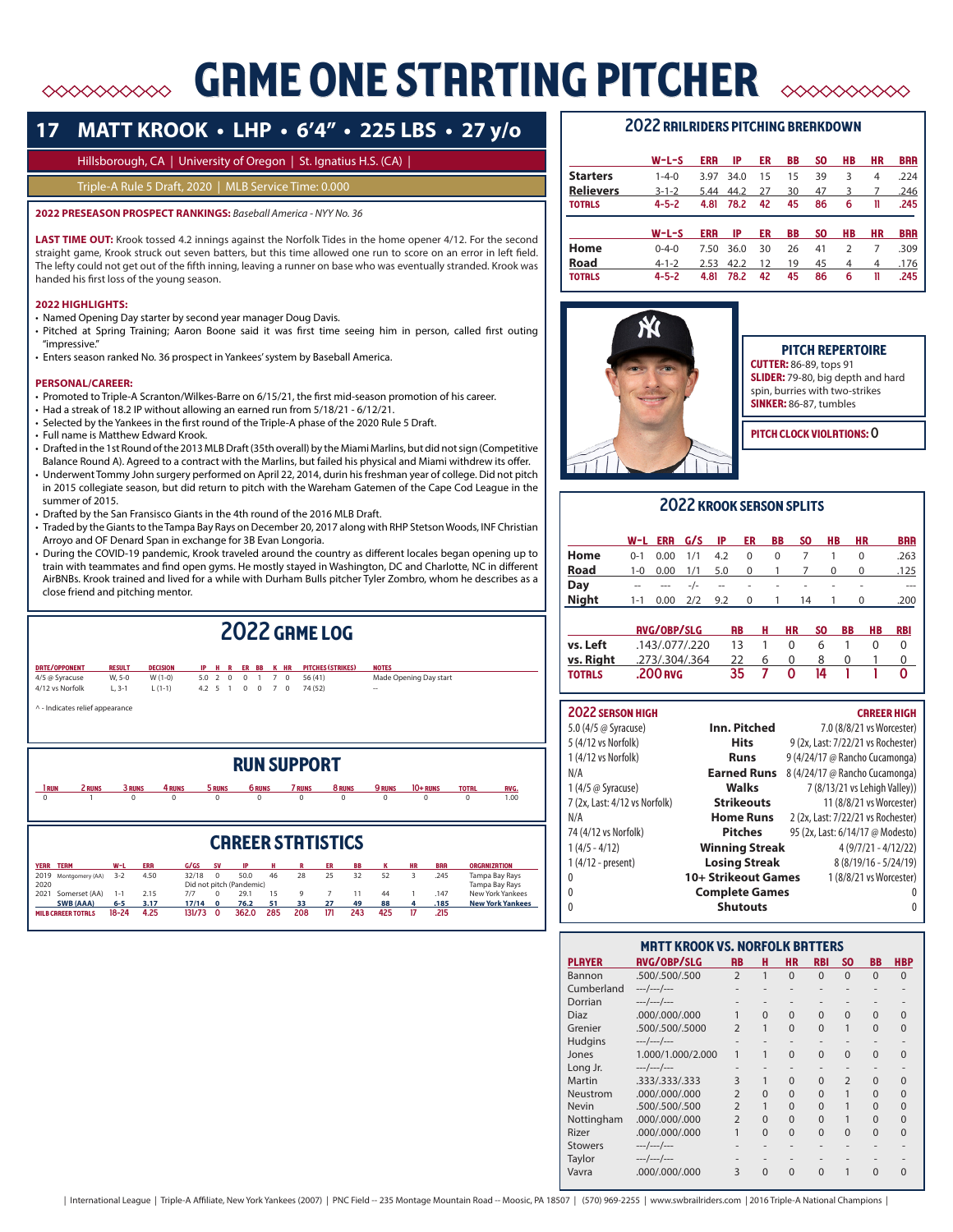# **GRME TWO STRRTING PITCHER AND SOME TWO STRRTING PITCHER**

# **43 MANNY BAÑUELOS • LHP • 5'10" • 215 LBS • 31 y/o**

## Gomez Palacio, Durango, Mexico

## MiLB Free Agent, 3/13/22 | MLB Service Time: 1.146

**LAST TIME OUT:** Bañuelos tossed three innings of relief against Norfolk on Tuesday while being charged with one earned run on a hit, walk and two strikeouts. It was his first outing in an affiliated game since 9/24/19 for the Chicago White Sox. Bañuelos did not factor into the decision in his 2022 debut.

**HE'S BAAAACK:** Bañuelos is returning to affiliated ball for the first time since 2019. At Spring Training this year, he was quoted saying, "it's very special to be back... I'm enjoying every day I come here to the ballpark. I have a lot of memories. It's been [11] years since my first spring training and I'm enjoying everything I do here. I'm very grateful to the Yankees for giving me the opportunity to come back... I want to take advantage. I want to show I still have something." (*via New York Post*)

**2022 HIGHLIGHTS:** 

•

### **PERSONAL/CAREER:**

- Signed with Yankees as a MiLB Free Agent on 3/13/22, his 31st birthday.
- Played for Team Mexico at 2020 Olympics in Tokyo, making one appearance. Team finished in sixth place.
- Made MLB debut 7/2/15 with Atlanta against Washington, tossing 5.2 scoreless innings in start.
- First MLB strikeout was third batter baced, Yunel Escobar. Followed up by striking out Bryce Harper.
- Has been a member of six organizations (Yankees, Braves, Angels, Dodgers, White Sox, Mariners).
- Entering 2022, has played for 14 different MiLB teams at every level except Short-Season.
- Underwent Tommy John surgery after the 2012 season.
- Was named the No. 13 prospect in baseball (by MLB.com) ahead of the 2012 season.
- Mariano Rivera called him the best pitching prospect he had ever seen in 2011.
- Originially signed as Non-Drafted Free Agent by Yankees on 3/30/08.
- Signed by Seattle as MiLB Free Agent 2/11/20.
- Traded from Dodgers to White Sox for 3B Justin Yurchak 11/1/18.
- Signed as MiLB Free Agent by Los Angeles Dodgers 11/14/17.
- Signed as free agent by Los Angeles Angels 8/18/16.
- Traded from New York to Atlanta for LHP Chasen Shreve and RHP David Carpenter 1/1/15.
- International League All-Star in 2015 (with Gwinnett).

# 2022 game-by-game log

date/opponent result decision ip h r er bb k hr pitches (strikes) notes 4/12 vs Norfolk^ L, 3-1 ND 3.0 1 1 1 1 2 0 50 (33) First outing in affiliated baseball since 2019. ^ - Indicates relief outing run support 1 run 2 runs 3 runs 4 runs 5 runs 6 runs 7 runs 8 runs 9 runs 10+ runs total avg.  $0$  0 0 0 0 0 0 0 0 0 0 0 0 0.00

# **CRREER STRTISTICS**

| YERR TERM                          | W-1       | <b>ERR</b> | G/GS      | <b>SV</b> |       |     |     | FD  |     |     |    | <b>BRR</b>               | <b>ORGANIZATION</b> |
|------------------------------------|-----------|------------|-----------|-----------|-------|-----|-----|-----|-----|-----|----|--------------------------|---------------------|
| 2020 Fubon                         | $6 - 3$   | 2.60       | 10/9      |           | 52.0  | 39  | 20  |     | 26  | 62  |    | $- - -$                  | CPBL                |
| 2021<br>Fubon                      | $ -2$     | 2.94       | 9/9       |           | 49.0  | 46  | 21  | 16  | 19  | 64  |    | $\overline{\phantom{a}}$ | CPBL                |
| Monterrey                          | $-0$      | .80        | 3/2       |           | 10.0  |     |     |     |     |     |    | $\sim$                   | MEX                 |
| <b>MLB CRREER TOTRLS</b>           | 4-8       | 6.31       | 23/14     |           | 77.0  | 90  | 56  | 54  | 45  | 63  |    | 296                      |                     |
| <b>MILB CRREER TOTRLS</b>          | $41 - 44$ | 3.63       | 218/158 0 |           | 805.1 | 764 | 382 | 325 | 351 | 794 | 58 | .251                     |                     |
| <b>FOREGIN CRREER TOTRLS 14-10</b> |           | 2.87       | 38/36     |           | 188.1 | 170 |     | 60  | 79  | 221 |    | ---                      |                     |

# 2022 railriders pitching breakdown

| $W-L-S$<br><b>ERR</b><br>IP<br>ER<br>BB<br>HВ<br>НR<br><b>BRR</b><br>SO.<br><b>Starters</b><br>.224<br>39<br>3<br>$1 - 4 - 0$<br>15<br>4<br>34.0<br>15<br>3.97<br><b>Relievers</b><br>.246<br>$3 - 1 - 2$<br>30<br>47<br>44.2<br>3<br>5.44<br>27<br>7<br>$4 - 5 - 2$<br>42<br>45<br>.245<br>78.2<br>86<br>4.81<br><b>TOTRLS</b><br>6<br>11<br>IP<br>BB<br>HВ<br><b>BRR</b><br><b>ERR</b><br>ER<br>SO.<br>НR<br>$W-L-S$<br>Home<br>26<br>41<br>7<br>.309<br>$0 - 4 - 0$<br>30<br>$\mathcal{P}$<br>36.0<br>7.50<br>Road<br>42.2<br>12<br>19<br>45<br>$4 - 1 - 2$<br>.176<br>2.53<br>4<br>4<br>$4 - 5 - 2$<br>86<br>.245<br>42<br>45<br>4.81<br>78.2<br><b>TOTRLS</b><br>6<br>11 |  |  |  |  |  |
|-------------------------------------------------------------------------------------------------------------------------------------------------------------------------------------------------------------------------------------------------------------------------------------------------------------------------------------------------------------------------------------------------------------------------------------------------------------------------------------------------------------------------------------------------------------------------------------------------------------------------------------------------------------------------------|--|--|--|--|--|
|                                                                                                                                                                                                                                                                                                                                                                                                                                                                                                                                                                                                                                                                               |  |  |  |  |  |
|                                                                                                                                                                                                                                                                                                                                                                                                                                                                                                                                                                                                                                                                               |  |  |  |  |  |
|                                                                                                                                                                                                                                                                                                                                                                                                                                                                                                                                                                                                                                                                               |  |  |  |  |  |
|                                                                                                                                                                                                                                                                                                                                                                                                                                                                                                                                                                                                                                                                               |  |  |  |  |  |
|                                                                                                                                                                                                                                                                                                                                                                                                                                                                                                                                                                                                                                                                               |  |  |  |  |  |
|                                                                                                                                                                                                                                                                                                                                                                                                                                                                                                                                                                                                                                                                               |  |  |  |  |  |
|                                                                                                                                                                                                                                                                                                                                                                                                                                                                                                                                                                                                                                                                               |  |  |  |  |  |
|                                                                                                                                                                                                                                                                                                                                                                                                                                                                                                                                                                                                                                                                               |  |  |  |  |  |
|                                                                                                                                                                                                                                                                                                                                                                                                                                                                                                                                                                                                                                                                               |  |  |  |  |  |



| <b>PITCH REPERTOIRE</b><br>4S FRSTBRLL: low-90's, locates up<br><b>SINKER:</b> low-90's, favors away to RHH<br>SLIDER: mid-80's, favors in to RHH,<br>uses more than fastball<br><b>CURVEBRLL:</b> high-70's, backdoor |
|------------------------------------------------------------------------------------------------------------------------------------------------------------------------------------------------------------------------|
| tendency<br><b>CHRNGEUP:</b> low-80's, two-seam<br>action                                                                                                                                                              |
| <b>ITCH CLOCK VIOLATIONS</b>                                                                                                                                                                                           |

# 2022 banuelos season splits

|              | W-L ERR G/S IP ER BB SO HB |  |  |                          | <b>HR</b> | <b>BRR</b> |
|--------------|----------------------------|--|--|--------------------------|-----------|------------|
| Home         | 0-0 3.00 1/0 3.0 1 1 2 1   |  |  |                          | 0         | .100       |
| <b>Road</b>  | --- --- -/- -- - - - -     |  |  | $\overline{\phantom{a}}$ |           |            |
| Day          | ___ ___ _/_ __ _ _ _       |  |  |                          |           |            |
| <b>Night</b> | 0-0 3.00 1/0 3.0 1 1 2 1 0 |  |  |                          |           | .100       |
|              |                            |  |  |                          |           |            |

| <b>RVG/OBP/SLG</b> | RB             | н  | <b>HR</b> | <b>SO</b> | BB | RBI | <b>HB</b> |  |
|--------------------|----------------|----|-----------|-----------|----|-----|-----------|--|
| vs. Left           | .000/.250/.000 |    | 0         |           |    |     |           |  |
| Vs. Right          | .143/.250/.143 |    |           |           |    |     |           |  |
| <b>TOTRLS</b>      | .100 RVG       | 10 |           |           |    |     |           |  |

| <b>2022 SERSON HIGH</b> |                       | <b>CRREER HIGH</b>                                      |
|-------------------------|-----------------------|---------------------------------------------------------|
| 3.0 (4/12 vs Norfolk)   | IP                    | 9.0 (2x, Last: 6/22/15 vs Indianapolis)                 |
| 1 (4/12 vs Norfolk)     | <b>Hits</b>           | 11 (4/7/12 vs Indianapolis)                             |
| 1 (4/12 vs Norfolk)     | <b>Runs</b>           | 9 (5/4/19 vs Boston)                                    |
| 1 (4/12 vs Norfolk)     | <b>Earned Runs</b>    | 9 (5/4/19 vs Boston)                                    |
| 1 (4/12 vs Norfolk)     | Walks                 | 6 (2x, Last: 8/18/14 @ Pawtucket)                       |
| 2 (4/12 vs Norfolk)     | <b>Strikeouts</b>     | 11 (8/6/10 vs St. Lucie)                                |
| N/A                     | <b>Home Runs</b>      | 3 (3x, Last: 8/27/19 vs Durham)                         |
| 50 (4/12 vs Norfolk)    | <b>Pitches</b>        | 106 (5/21/18 @ Memphis)                                 |
| N/A                     | <b>Winning Streak</b> | $3(6/6/18 - 6/21/18)$                                   |
| N/A                     | <b>Losing Streak</b>  | $4(5/4/19 - 5/25/19)$                                   |
| 0                       |                       | 10+ Strikeout Games $3(10, 6/6/18)$ $\odot$ Sacramento) |
| $\theta$                |                       | <b>Complete Games</b> 2 (Last: 6/22/15 vs Indianapolis) |
| 0                       | <b>Shutouts</b>       | 2 (Last: 6/22/15 vs Indianapolis)                       |

| <b>MANNY BRNUELOS VS. NORFOLK BRTTERS</b> |                    |                |                          |           |            |              |          |            |  |  |
|-------------------------------------------|--------------------|----------------|--------------------------|-----------|------------|--------------|----------|------------|--|--|
| <b>PLAYER</b>                             | <b>RVG/OBP/SLG</b> | <b>RB</b>      | н                        | <b>HR</b> | <b>RBI</b> | SO.          | BB       | <b>HBP</b> |  |  |
| Bannon                                    | .000/.000/.000     | $\overline{2}$ | $\Omega$                 | $\Omega$  | $\Omega$   | $\mathbf{1}$ | $\Omega$ | $\Omega$   |  |  |
| Cumberland                                | $---/---/---$      |                |                          |           |            |              |          |            |  |  |
| Dorrian                                   | $---/---/---$      |                |                          |           |            |              |          |            |  |  |
| Diaz                                      | $---/---/---$      |                |                          |           |            |              |          |            |  |  |
| Grenier                                   | .000/.000/.000     | 1              | $\Omega$                 | $\Omega$  | $\Omega$   |              | $\Omega$ | 0          |  |  |
| Hudgins                                   | $---/---/---$      |                | $\overline{\phantom{a}}$ |           |            |              |          |            |  |  |
| Jones                                     | .000/.000/.000     | 1              | $\Omega$                 | $\Omega$  | $\Omega$   |              | $\Omega$ | U          |  |  |
| Long Jr.                                  | $---/---/---$      |                |                          |           |            |              |          |            |  |  |
| Martin                                    | .000/.000/.000     | 1              | $\Omega$                 | $\Omega$  | $\Omega$   | $\Omega$     | $\Omega$ | U          |  |  |
| Neustrom                                  | .000/.000/.000     |                | $\Omega$                 | $\Omega$  | $\Omega$   | $\Omega$     |          | U          |  |  |
| <b>Nevin</b>                              | .500/.500/.500     | $\mathfrak{D}$ | 1                        | $\Omega$  | $\Omega$   | $\Omega$     | $\Omega$ | U          |  |  |
| Nottingham                                | .000/1.000/.000    | $\Omega$       | $\Omega$                 | $\Omega$  | $\Omega$   | $\Omega$     | $\Omega$ |            |  |  |
| Rizer                                     | .000/.000/.000     | 1              | $\Omega$                 | $\Omega$  | $\Omega$   | $\Omega$     | $\Omega$ | U          |  |  |
| <b>Stowers</b>                            | $---/---/---$      |                |                          |           |            |              |          |            |  |  |
| Taylor                                    | $---/---/---$      |                |                          |           |            |              |          |            |  |  |
| Vavra                                     | .000/.000/.000     | 1              | $\Omega$                 | $\Omega$  | $\Omega$   | $\Omega$     | $\Omega$ |            |  |  |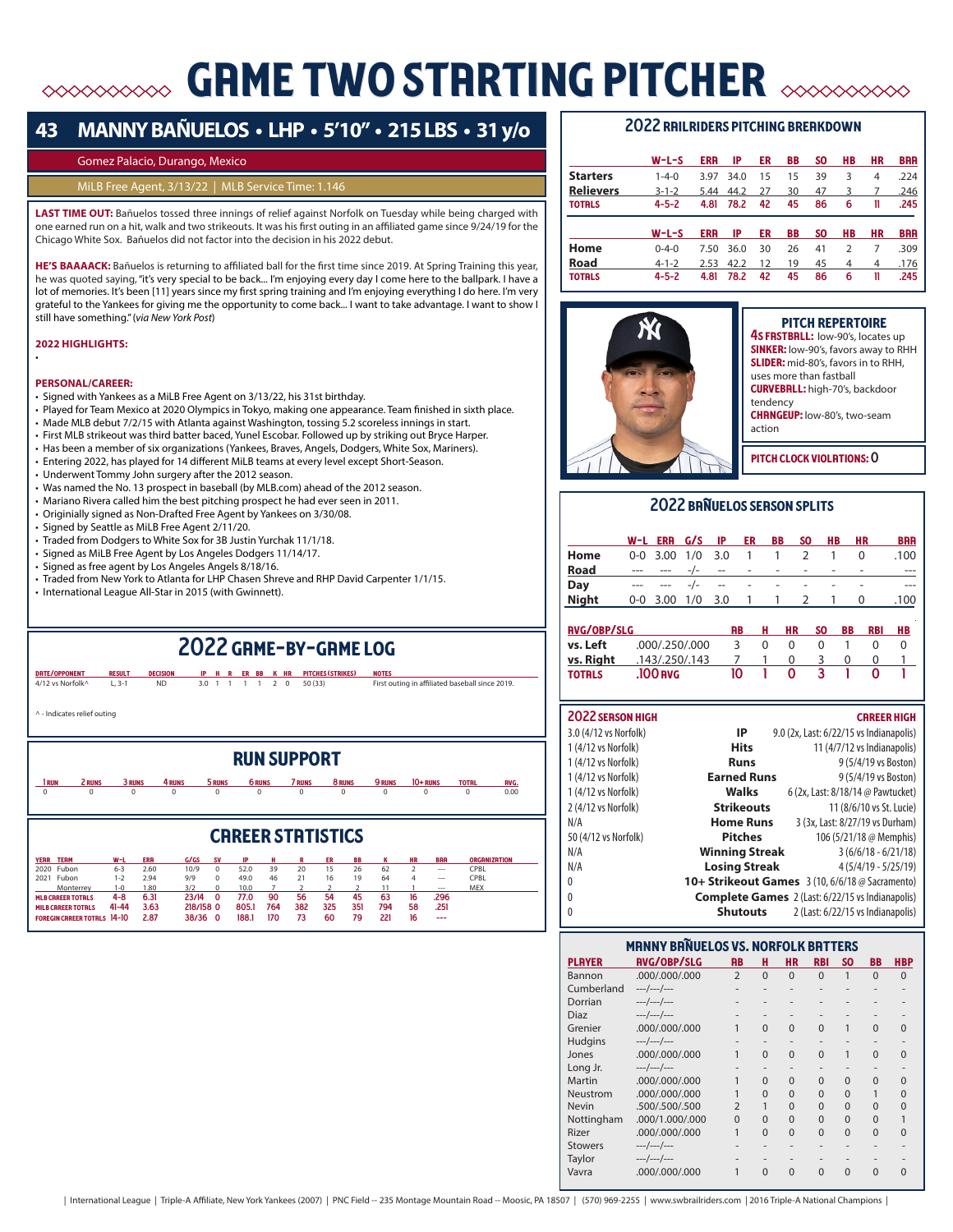# railriders bullpen

| <b>PITCHER</b>  | <b>LRST PEN OUTING</b> | <b>DEC</b>     | <b>IP</b>    | н      | R  | ER       | <b>BB</b>    | <b>SO</b> | <b>RETIRED/1st BF</b> | IRS/IR     | SV/SVO   | <b>INN.-HIGH</b>             | <b>OR RPP. STRK (LAST R)</b> | <b>PCV</b>   |
|-----------------|------------------------|----------------|--------------|--------|----|----------|--------------|-----------|-----------------------|------------|----------|------------------------------|------------------------------|--------------|
| Alexander       | 4/14 vs NOR            | <b>ND</b>      | $\Omega$     |        |    |          |              |           | 1/1                   | $-/-$      | $-/-$    | 1.0 (4/14 vs NOR)            | 1 (N/A)                      |              |
| <b>Bañuelos</b> | $4/12$ vs NOR          | <b>ND</b>      | 3.0          |        |    |          |              |           | 0/1                   | $-/-$      | $-/-$    | 3.0 (4/12 vs NOR)            | $0(4/12 \text{ vs } NOR)$    | $\Omega$     |
| <b>Bristo</b>   | $4/13$ vs NOR          | <b>ND</b>      |              |        |    | 0        |              |           | 3/3                   | $-/-$      | $-/-$    | $2.0$ (4/9 $\omega$ SYR)     | $2(4/6 \omega SYR)$          | 0            |
| Gomez           | 4/15 vs NOR            | <b>ND</b>      | 2.1          |        |    |          |              |           | 1/1                   | $-/-$      | $-/-$    | 2.1 (4/15 vs NOR)            | $0(4/15 \text{ vs } NOR))$   |              |
| Greene          | 4/14 vs NOR            | ND.            | $\cdot$ .0   | 4      |    |          |              | $\Omega$  | 2/3                   | 0/1        | $-/-$    | $2.0$ IP $(2x)$              | $0(4/14 \text{ vs } NOR)$    | 0            |
| Lane            | 4/15 vs NOR            | <b>ND</b>      | 1.2          |        |    |          | $\Omega$     |           | 3/4                   | 1/3        | $-/-$    | 1.2 (4/15 vs NOR)            | 0 (4/15 vs NOR)              | $\Omega$     |
| <b>McClain</b>  | 4/15 vs NOR            | <b>ND</b>      | $\Omega$     |        |    | 0        | <sup>0</sup> | $\Omega$  | 1/4                   | $-/-$      | $-/-$    | 1.1 (4/5 @ SYR)              | 1 (4/13 vs NOR)              |              |
| <b>McKay</b>    | $4/14$ vs NOR          | <b>ND</b>      | 1.0          |        | 0  | $\Omega$ |              |           | 2/3                   | 0/1        | 0/1      | $2.0$ (4/8 (1) $\omega$ SYR) | $2(4/8(1) \oslash SYR)$      | $\Omega$     |
| Miller          | 4/14 vs NOR            | <b>ND</b>      |              |        |    | 0        |              |           | 2/3                   | $-/-$      | 1/1      | 1.1 (4/14 vs NOR)            | 1 (4/9 @ SYR)                | $\mathbf{0}$ |
| Nittolli        | 4/15 vs NOR            | N <sub>D</sub> | 2.1          | $\sim$ |    | 3        | $\Omega$     |           | 1/3                   | 0/2        | $-/-$    | 2.1 (4/15 vs NOR)            | $0(4/15 \text{ vs } NOR)$    |              |
| Semple          | $4/14$ vs NOR          | <b>ND</b>      |              |        | 4  | 4        | 4            |           | 2/2                   | 2/2        | $-/-$    | 3.0 $(4/8(2)$ @ SYR)         | 0 (4/14 vs NOR)              | 0            |
| Weissert        | $4/13$ vs NOR          | <b>ND</b>      | $\mathsf{L}$ |        |    |          |              |           | 2/3                   | 0/1        | 1/1      | $2.0$ (4/5 $\omega$ SYR)     | 0 (4/13 vs NOR)              | $\mathbf{0}$ |
| <b>TOTRLS</b>   | 5.44 ERR               | $3-1$          | 44.2         | 45     | 30 | 27       | 30           | 47        | 19/30 (63%)           | 3/10 (30%) | 2/3(67%) |                              |                              |              |

### **43 • MANNY BAÑUELOS • LHP MLB Service Time: 0.000**

## **39 • REGGIE MCCLAIN • RHP MLB Service Time: 1.006**

**vs. ALL:** .333 | **vs. LHB:** .444 | **vs. RHB:** .222

**CAREER HIGH:** K - 7 (5/22/19 vs NW Arkansas) | BB - 4 (2x: Syracuse, Las Vegas) **SEASON HIGH:** K - 2 (3x: Syracuse, Norwalk) | BB - 2 (2x: Syracuse)

• Streak of 13 straight appearances without an earned run allowed since 6/4/21 ended on 7/24/21 vs Rochester. During span: 2-0, 0.00 ERA, 1 R, 24.0 IP, 9 H, 8 BB, 29 K.

to spring training as a non-roster invitee.

## •Underwent Tommy John surgery after the 2012 season. •Was named the No. 13 prospect in baseball (by MLB.com) ahead of the 2012 season. •Mariano Rivera called him the best pitching prospect he had ever seen in 2011.

**vs. ALL:** .100 | **vs. LHB:** .000 | **vs. RHB:** .143 **CAREER HIGH:** K - 11 (8/6/10 vs St. Lucie) | BB - 6 (2x: Pawtucket, Buffalo) **SEASON HIGH:** K - 2 (4/12 vs Norfolk) | BB - 1 (4/12 vs Norfolk)

•Played for Team Mexico at 2020 Olympics in Tokyo, making one appearance. Team finished in sixth place. •Made MLB debut 7/2/15 with Atlanta against Washington, tossing 5.2 scoreless innings in start. • First MLB strikeout was third batter baced, Yunel Escobar. Followed up by striking out Bryce Harper. •Has been a member of six organizations (Yankees, Braves, Angels, Dodgers, White Sox, Mariners). • Entering 2022, has played for 14 different MiLB teams at every level except Short-Season.

•Originially signed as Non-Drafted Free Agent by Yankees on 3/30/08.

• Signed with Yankees as a MiLB Free Agent on 3/13/22, his 31st birthday.

**2 • BRADEN BRISTO • RHP MLB Service Time: 0.0** 

# **vs. ALL:** .222 | **vs. LHB:** .100 | **vs. RHB:** .357

**CAREER HIGH:** K - 4 (Seven Times) | BB - 3 (2x: Lehigh Valley, Syracuse) **SEASON HIGH:** K - 4 (4/6 @ Syracuse) | BB - 2 (4/9 @ Syracuse) •Had an 18.0-inning shutout streak to start 2021 season from 5/6 - 6/15, the second-longest in Triple-A East

during season (Dusten Knight, Norfolk -- 19.2 IP). •Allowed a hit to the first batter he faced in 2021, and did not allow a hit to the next 50 consecutive batters.

• Full name is Braden James Bristo. •Named a 2019 FSL Mid-Season All-Star with High-A Tampa (3-1, 1.94 ERA, 1 SV, 24 G, 41.2 IP, 28 H, 11 R, 9 ER, 11

BB, 57 K, .199 BAA, 0.94 WHIP).

• Earned 15 letters and won five state champs at Ouachita Christian HS (4 - Football; 6 - Track & Field; 4 - Baseball; 1 - Basketball)... Champion in FB (2x), baseball (2x), T&F (Indiv., 1x)... All-State in FB, baseball and T&F.

### **28 • MICHAEL GOMEZ • RHP MLB Service Time: 0.000**

**vs. ALL:** .250 | **vs. LHB:** .250 | **vs. RHB:** .250 **CAREER HIGH:** K - 5 (5/29/21 (2) vs N. Hamp.) | BB - 3 (8/22/19 @ St. Lucie)

**SEASON HIGH:** K - 3 (2x: Erie, Norfolk) | BB - 3 (4/8 @ Reading)

•Pitched two games with AA Somerset before being called up to SWB 4/15 (first time at Triple-A)

•Pitched with Somerset, making 31 relief appearances in 2021 (49.0 IP, 50 K, 14 BB, 3.12 ERA, 1.06 WHIP) • Signed as a free agent by the Yankees 2/27/21

•Originially signed as a free agent by the Philadelphie Phillies 7/17/18.

•Pitched at Cal Poly SLO, Eau Claire and Cal Poly Pomona.

### **25 • ZACH GREENE • RHP MLB Service Time: 0.000**

**vs. ALL:** .318 | **vs. LHB:** .200 | **vs. RHB:** .417 **CAREER HIGH:** K - 6 (2x: J. Shore, Brooklyn) | BB - 3 (8/22/21 @ Altoona) **SEASON HIGH:** K - 3 (4/6 @ Syracuse) | BB - 2 (4/14 vs Norfolk)

• Full name is Zachary Blue Greene.

• Following the season, was named an Arizona Fall League Rising Star with the Surprsie Saguaros •Played two seasons (2018-19) at South Alabama, one season (2017) at St. Johns River (Fla.) Community College and one season (2016) at UNC-Asheville.

•In 2019 (Sr.), was named 2nd-Team All-America by the NCBWA and 3rd-Team All-America by D1Baseball.com. •Was selected by Miami in the 15th round of the 2018 First-Year Player Draft but did not sign. •Drafted by Yankees in the 8th round of the 2019 First-Year Player Draft.

## **1 • TREVOR LANE • LHP MLB Service Time: 0.000**

### **vs. ALL:** .176 | **vs. LHB:** .083 | **vs. RHB:** .400

**CAREER HIGH:** K - 7 (2x: Harrisburg, Elizabethton) | BB - 3 (2x: Asheville, Greenville) **SEASON HIGH:** K - 4 (4/15 vs Norfolk) | BB - 2 (4/9 @ Syracuse)

•Went 4-0 with one save and a 1.99 ERA (22.2IP, 5ER) in 17 relief appearances with SWB in 2021.

•2019 Eastern League Mid-Season All-Star honors with Double-A Trenton.

•2018 Florida State League Mid-Season All-Star at High-A Tampa

•2017 South Atlantic League Mid-Season All-Star with Single-A Charleston. •Played two seasons at UIC (2015-16) after one season apiece at Campbell (N.C.) University (2013) and Lower Columbia (Wash.) College (2014).

•Graduated from Mount Si H.S. (Wash.) and was the 2012 State Gatorade Player of the Year.

• Selected by the Yankees in the minor league phase of the 2020 Rule 5 Draft from Philadelphia and was invited

# **20 • DAVID MCKAY • RHP MLB Service Time: 0.079**

• Traded to the Yankees from the Rays 4/4/22.

•Has appeared in 26 career MLB games and has a 6.08 ERA, 1.46 WHIP and 18 walks in 26.2 innings of work. •Made MLB debut in 2019 with the Seattle Mariners after being drafted in the 14th round back in 2016 by the

Kansas City Royals.

| 18 • SHELBY MILLER • RHP                                                        | <b>MLB Service Time: 7.002</b> |
|---------------------------------------------------------------------------------|--------------------------------|
| vs. ALL: .200   vs. LHB: .250   vs. RHB: .167                                   |                                |
| <b>CAREER HIGH:</b> K - 13 (5/10/13 vs Colorado)   BB - 7 (4/25/11 @ Bradenton) |                                |
| <b>SEASON HIGH:</b> $K - 1$ (2x: Syracuse, Norfolk)   BB - 1 (4/14 vs Norfolk)  |                                |

• Last appeared in the Majors 10/2/21 with Pittsburgh.

•Pitched with two Triple-A teams in 2021: Indianapolis and Iowa. •Was a member of both the Cubs and Pirates, tossing in 13 big league games in 2021.

•MLB All-Star in 2015 with the Cardinals.

•Underwent Tommy John surgery 5/10/17.

•Has appeared in five MLB Postseason games from 20212-2014, all with St. Louis.

- Finished third in NL Rookie of the Year voting in 2013 (behind Yasiel Puig 2 and Jose Fernandez 1).
- •Member of Team USA at MLB All-Star Futures Game, 7/11/10 at LAA.

•19th overall pick by the Cardinals in 2009.

### **26 • VINNY NITTOLI • RHP MLB Service Time: 0.000 vs. ALL:** .381 | **vs. LHB:** .400 | **vs. RHB:** .364

**CAREER HIGH:** K - 5 (4x: Salt Lake, ABQ, El Paso, Visalia) | BB - 4 (5/9/19 @ Tacoma) **SEASON HIGH:** K - 3 (4/8 (1) @ Syracuse) | BB - 1 (4/8 (1) @ Syracuse) • Signed as MiLB Free Agent by Yankees 3/13/22.

•Made MLB debut with Mariners 6/23/21 vs Colorado. Pitched one inning.

•Originally selected in the 25th round of the 2014 First-Year Player Draft by the Seattle Mariners. • Full name is Michael Vincent Nittoli.

•In four years at Xavier University (Ohio), went 19-12 with a 3.54 ERA and 186K in 53 appearances (51 start • Earned All-Big East First Team honors in 2014. •Attended Pine-Richland (PA) HS.

# **24 • SHAWN SEMPLE • RHP MLB Service Time: 0.000**

**vs. ALL:** .409 | **vs. LHB:** .300 | **vs. RHB:** .500

**CAREER HIGH:** K - 11 (3x: Jersey Shore (2x), Asheville ) | BB - 5 (8/13/19 vs Arkansas) **SEASON HIGH:** K - 2 (4/8 (2) @ Syracuse) | BB - 4 (4/14 vs Norfolk)

•Combined with Double-A Somerset, High-A Hudson Valley and Triple-A Scranton/Wilkes-Barre to go 10-5 with a 3.91 ERA

•His 10 wins were tied for the second-most among Yankees' farmhands in 2021.

•Double-A Northeast "Pitcher of the Week" for 7/19-25/21 with Somerset.

•Played three seasons at the University of New Orleans (2015-17), going 16-12 with a 3.51 ERA

•Named to the 2017 All-Southland Conference First Team at the Univ. of New Orleans.

## **22 • GREG WEISSERT • RHP MLB Service Time: 0.000**

**vs. ALL:** .000 | **vs. LHB:** .000 | **vs. RHB:** .000 **CAREER HIGH:** K - 5 (4x: Syracuse, NH, Bradenton, Altoona) | BB - 4 (9/29/21 @Rochester)

**SEASON HIGH:** K - 5 (4/5 @ Syracuse) | BB - 3 (4/13 vs Norfolk)

• Tallied first save in extra innings @ Syracuse 4/8 (G1) •Began 2021 season with Double-A Somerset, going 1-2 with a 0.71 ERA and 4 SV in 12 G before being transferred to the RailRiders on June 15.

•Named as having the "Best Slider" in the Yankees system by *Baseball America* after the 2020 season.

•Played three seasons (2014-16) at Fordham University, going 5-4 with a 4.04 ERA in 14 starts in his final season. •Drafted by the Yankees in the 18th round of the 2016 MLB Draft.

- •Born in Brooklyn, NY and went to Bay Shore HS on Long Island.
- •Grew up a NY Mets fan, but has many friends and family members who were Yankees fans.

•2020: Pitched in 5 G with Philadelphia (0-0, 5.06 ERA, 3.38 K/9, 2.25 WHIP) • Suffered a sublexation (partial dislocation) of his shoulder and missed most of his senior year of HS.

# • Full name is Reginald Kristen McClain.

|    | <b>LOVERVID MCKAT YATH</b>                                                   | MED SEI ARE TIME |
|----|------------------------------------------------------------------------------|------------------|
|    | vs. ALL: .231   vs. LHB: .125   vs. RHB: .400                                |                  |
| 00 | <b>CAREER HIGH:</b> K - 8 (7/27/16 vs Bristol)   BB - 3 (Nine times)         |                  |
|    | <b>SEASON HIGH:</b> K - 3 (4/8 (1) $\omega$ Syracuse)   BB - 1 (2x: Norfolk) |                  |
|    | • Made first RailRiders appearnce 48 (G1) @ Syracuse.                        |                  |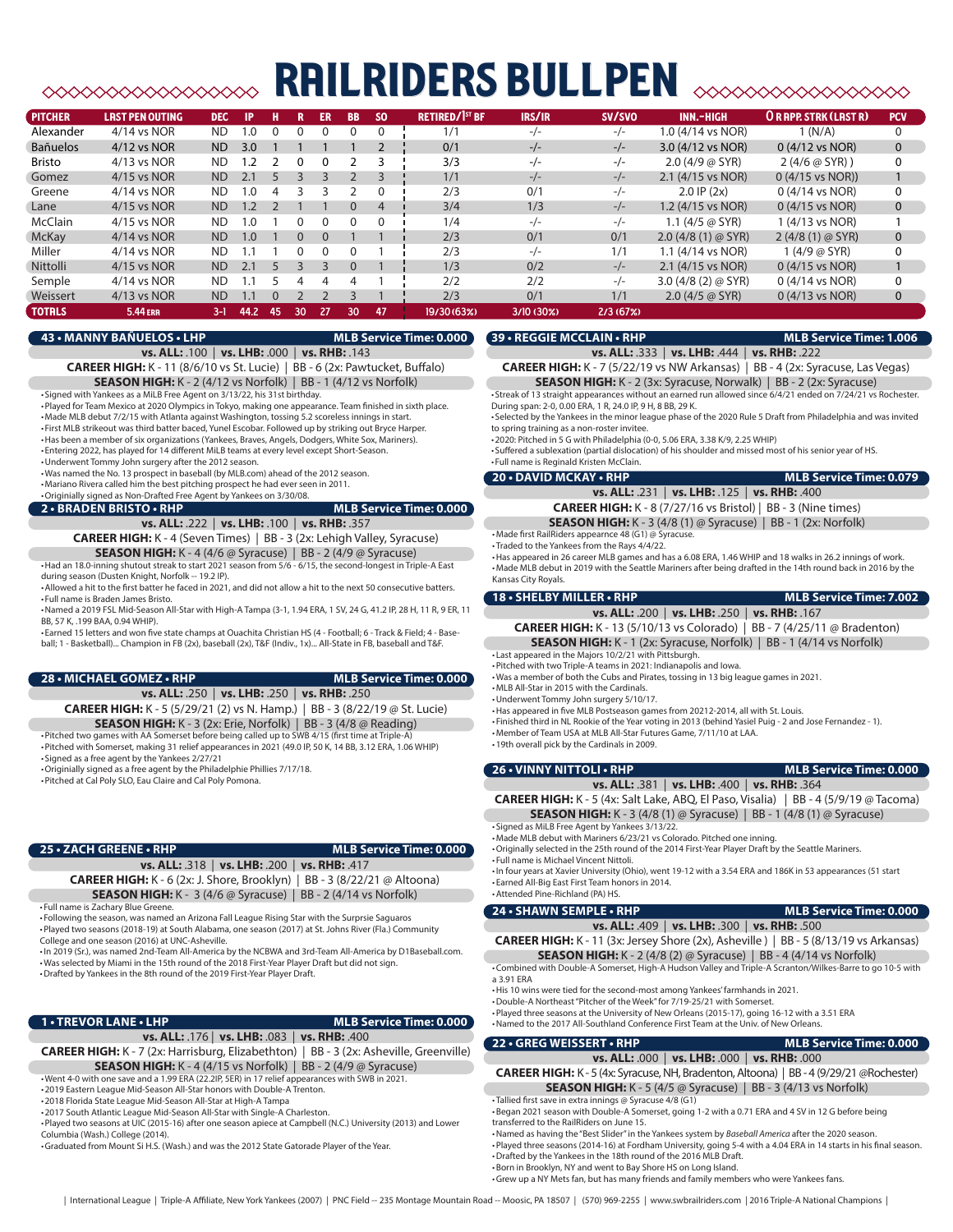# **RAILRIDERS HITTERS**

|                            | MLB Service Time: 0.000          |
|----------------------------|----------------------------------|
|                            | $'22$ High: N/A                  |
|                            | Series: 0-1                      |
|                            | <b>Road Trip: 0-1</b>            |
| <b>vs. LHP: .000, 0 HR</b> | <b>Pitch Clock Violations: 0</b> |
|                            |                                  |

•Appeared as a position player pitching 4/14/ vs Norfolk (9th), throwing a 1-2-3 inning. •In 2021, Hit .221 (34-for-154) with 31R, 8 doubles, 1 triple, 4HR, 13RBI, 30BB and 12SB in 57 combined games with Low-A Tampa, Double-A Somerset and High-A Hudson Valley •In 2019, hit nine triples with Pulaski (ROK), tied for the most in the Appalachian League and among Yankees minor leaguers

• Selected by the Yankees in the 19th round of the 2016 First-Year Player Draft

•Had originially committed to Hill Junior College (TX)

•Graduated from Hebron H.S. (TX) in 2016, named a 2016 Rawlings/Perfect Game Preseason All-America honorable mention.

| 9 • PHILLIP EVANS • OF           | <b>MLB Service Time: 2.072</b> |
|----------------------------------|--------------------------------|
| <b>Hit Streak:</b> 2 (3-9, 2 2B) | $'22$ High: $2(2x)$            |
|                                  |                                |

**On-Base Str:** 2 (3-9, 2 2B) **Series:** 3-13, 2 2B **Last Game:** 1-5 **Homestand:** 3-13, 2 2B

**vs. RHP:** .368, 0 HR **vs. LHP:** .000, 0 HR **Pitch Clock Violations:** 0 •Hit .206 with 23 R, 5 doubles, 5 HR, 16 RBI and 28 BB in 76 games for the Pirates in 2021.

•Played 38 games with Indianapolis in 2021, hit .252 with 18 R, 10 doubles, 10 RBI and 15 BB. • Signed by Yankees as MiLB Free Agent 3/14/22.

•Has made three Opening Day rosters with Mets (1) and Pirates (2).

•Has appeared in 121 career MLB games across four seasons.

•Made MLB debut 9/8/17 vs Reds (0 for 1).

• Full name is Phillip Mathew Evans.

•Was committed to play at San Diego State University before drafted by Mets in 2011.

| 41 • MIGUEL ANDÚJAR • INF                                                  |                            | <b>MLB Service Time: 3.117</b>        |  |
|----------------------------------------------------------------------------|----------------------------|---------------------------------------|--|
| <b>Hit Streak:</b> 1 (1-4, HR, 2 RBI)                                      |                            | $'22$ High: 2 (3-8, BB)               |  |
| <b>On-Base Str: 1 (1-4, HR, BB)</b>                                        |                            | <b>Series:</b> 3-12, 2B, BB, 3 RBI    |  |
| <b>Last Game: 1-4, HR, B, 2 RBI</b>                                        |                            | <b>Homestand: 3-12, 2B, BB, 3 RBI</b> |  |
| <b>vs. RHP: . 188, 1 HR</b>                                                | <b>vs. LHP:</b> .750, 0 HR | <b>Pitch Clock Violations: 0</b>      |  |
| . Hit the second of back-to-back HRs with Luke Voit on 5/5/21 at Syracuse. |                            |                                       |  |

•Named 2018 Sporting News AL Rookie of the Year -- Led all Major League rookies in hits (170), doubles (47), RBI (92), XBH (76) and multi-hit games (53), t-1st in HR (27) and ranked 2nd in runs (83) and AVG (.297). -- RHP/DH Shohei Ohtani won BBWAA AL Rookie of the Year, Andújar 2nd. • Limited to 12 G in 2019 due to two stints on the injured list (4/1-5/4, 5/13-End of Season) with a right shoulder strain and subsequent surgery to repair a torn right shoulder labrum.

•Played 7 G in LF with the Yankees in 2020, his first professional games not at third base or DH. •2020: hit .355/.394/.581 (11-for-31) with 3 R, 2 2B, 1 3B, 1 HR, 5 RBI and 2 BB over 9 G from 9/4 (G1) through 9/13 after hitting .129 (4-for-31) with 2 R, 1BB and 0 XBH in his first 12 G of the season (7/26-8/28 G2).

| <b>35 • ESTEVAN FLORIAL • OF</b>             |                     | MLB Service Time: 0.042          |
|----------------------------------------------|---------------------|----------------------------------|
| <b>Hit Streak: -1 <math>(0-9)</math></b>     |                     | $'22$ High: $2(2x)$              |
| <b>On-Base Str: -2 (0-9)</b>                 |                     | <b>Series: 3-12, 2 2B, BB</b>    |
| <b>Last Game:</b> $0-5$ (4/14 vs NOR)        |                     | <b>Homestand: 3-12, 2 2B, BB</b> |
| <b>vs. RHP: .238, 2 HR</b>                   | vs. LHP: .429, 0 HR | <b>Pitch Clock Violations: 0</b> |
| • Appeared in 11 Major League games in 2021. |                     |                                  |

• Finished among leaders with RailRiders in 2021: HR (2nd, 13), OBP (2nd, .315), SLG (1st, .404), OPS (1st, .719), runs (1st, 65), walks (2nd, 42), extra base hits (3rd, 31) and total bases (3rd, 126) •Was the consensus #1 prospect in the Yankees organization heading into the 2019 season, and was #74 in all of baseball according to *MLB Pipeline*, enters 2022 season ranked #10 in the Yankees organization by *Baseball America* and *MLB Pipeline*.

•Born in Barahona, DR and holds dual citizenship in Haiti due to his mother being born there. •Participated in the MLB All-Star Futures Game in 2017 and 2018, representing the World Team.

| 8 . GREG BIRD . INF                                                     |                            | MLB Service Time: 4.053          |
|-------------------------------------------------------------------------|----------------------------|----------------------------------|
| <b>Hit Streak: -4 <math>(0-13)</math></b>                               |                            | $'22$ High: 1 (2-5, HR, 2 RBI)   |
| <b>On-Base Str: 2 (0-5, 2 BB)</b>                                       |                            | <b>Series: 0-9, 2BB</b>          |
| <b>Last Game:</b> $0-3$ . BB $(4/14$ vs NOR)                            |                            | <b>Homestand:</b> $0-9$ , $2$ BB |
| <b>vs. RHP: .143, 1 HR</b>                                              | <b>vs. LHP: .000, 0 HR</b> | <b>Pitch Clock Violations: 0</b> |
| Homered in free at bat back in Vankoos system $(4/8/61) \odot 5$ washed |                            |                                  |

•Homered in first at-bat back in Yankees system (4/8 (G1) @ Syracuse)

• as not appeared in the Major Leagues since 2019.

• Signed as a free agent by the Yankees on April 6, 2022.

•Played 112 games with the Isotopes in 2021, batting .267with 27 home runs.

• Spent parts of 2015, 2017 and 2018 with Scranton/Wilkes-Barre, playing 53 games while batting .296 here.

•Originally drafted by the Yankees in the 5th round of the 2011 Draft from Grandview High School (Aurora, CO)

•Prior to 2022, had played seven years (2011-2018) in the Yankees organization.

•MiLB organizational All-Star in 2013/2015 (NYY) and 2021 (COL).

• SAL Postseason All-Star in 2013 with the Charleston RiverDogs.

| <b>3 • OSWALDO CABRERA • INF</b>         |                            | MLB Service Time: 0.00                |
|------------------------------------------|----------------------------|---------------------------------------|
| <b>Hit Streak: -1 <math>(0-4)</math></b> |                            | $'22$ High: 3 (5-11, 3 2B, 3B, 3 RBI) |
| <b>On-Base Str: 2 (1-8, BB)</b>          |                            | <b>Series: 1-12, BB</b>               |
| Last Game: 0-4, BB                       |                            | Homestand: 1-12, BB                   |
| <b>vs. RHP:</b> $.263.0$ HR              | <b>vs. LHP:</b> .111, 0 HR | <b>Pitch Clock Violations: 1</b>      |

•Hit five home runs in 30 at bats, batting .500 with RailRiders. • Spent majority of 2021 season with Double-A Somerset: .256/.311/.492 (112-for-437), 61 R, 29

2B, 1 3B, 24 HR, 78 RBIs, 36 BB, 118 K, 20-for-25 SB.

• Set or tied career-highs in R, 2B, HR, RBIs, BB, K and SB. Had 22 career home runs in three years before hitting 29 in 2021.

• Led Double-A Northeast in total bases (215), hits (112), XBH (54), and RBI (78), third in home runs (24), fifth in SB (20), 10th in SLG (.492).

•Had a 31-game on-base streak from 7/9 to 8/12.

•Played with Team Venezuela in the WBSC Olympic Qualifier from 5/29-6/8/21.

• Full name is Oswaldo Alberto Cabrera

•Added to the Yankees 40-man roster 11/19/21

### **32 • DAVID FREITAS • C MLB Service Time: 1.026 Hit Streak:** 1 (1-3) **'22 High:** 1 (2x) **On-Base Str:** 1 (1-3, BB) **Series:** 1-3, BB **Last Game:** 1-3, BB (4/14 vs NOR) **Homestand:** 1-3, BB **vs. RHP:** .273, 1 HR **vs. LHP:** .250, 0 HR **Pitch Clock Violations:** 0 •Played 43 games with the Kiwoom Heroes of the KBO in 2021, batting .259 with 13 R, 10 doubles, 2 HR, 14 RBI and 7BB.

•Released by Kiwoom on 6/23/21, signed by Rays as a minor league free agent on 7/24/21.

•20 games with the FCL Rays and Durham, hit .212 with a double, 3 HR a 8 RBI in 2021.

•Made MLB debut with Atlanta 8/30/17 vs Phillies (1 for 3).

• Spent majority of the 2019 season in minors with Tacoma and San Antonio, batting .381/.461/.561 with 23 doubles, 12 HR and 81 RBI in 91 games.

• Led the Pacific Coast League in 2019 in average (.381) and OBP (.461), 4th in OPS (1.022).

•Named PCL Postseason All-Star honors with San Antoni oand Organization All-Star by MiLB. • Full name is David Joseph Freitas.

•Played two seasons (2007-08) at Cosumnes River College (CA), was a JuCo All-American.

• Finished his collegiate career with one season (2010) at the University of Hawaii-Manoa

•Originally drafted by Nationals in the 15th round of the 2010 Draft.

| 31 • RONALD GUZMÁN • INF                                                       |                                                                                                                                                                                                                                                                                                                                                                                                                                                                                                                                                                                                                  | MLB Service Time: 3.083                                                                        |
|--------------------------------------------------------------------------------|------------------------------------------------------------------------------------------------------------------------------------------------------------------------------------------------------------------------------------------------------------------------------------------------------------------------------------------------------------------------------------------------------------------------------------------------------------------------------------------------------------------------------------------------------------------------------------------------------------------|------------------------------------------------------------------------------------------------|
| <b>Hit Streak:</b> 3 (4-10, 2 HR, 2B, 5 RBI)                                   |                                                                                                                                                                                                                                                                                                                                                                                                                                                                                                                                                                                                                  | '22 High: 3 (4-10, 2 HR, 2B, 5 RBI)                                                            |
| <b>On-Base Str:</b> 7 (5-20, 2 HR, 2B, 6 BB)                                   |                                                                                                                                                                                                                                                                                                                                                                                                                                                                                                                                                                                                                  | <b>Series:</b> 4-10, 2 HR, 2B, 3 RBI, 2 BB                                                     |
| <b>Last Game: 1-4, 2B, 3 RBI</b>                                               |                                                                                                                                                                                                                                                                                                                                                                                                                                                                                                                                                                                                                  | <b>Homestand:</b> 4-10, 2 HR, 2B, 3 RBI, 2BB                                                   |
| <b>vs. RHP: .250, 1 HR</b>                                                     |                                                                                                                                                                                                                                                                                                                                                                                                                                                                                                                                                                                                                  | vs. LHP: .250, 0 HR Pitch Clock Violations: 0                                                  |
| • Named a Caribbean Series All-Star.<br>• Full name is Ronald Enmanuel Guzmán. | •Broke up Norfolk no-hitter 4/13 (Ellis, Diplán, Sedlock) with leadoff solo home run in the 8th.<br>. Made the Rangers' Opening Day roster for the third straight year in 2021.<br>. Went 1-for-16 (.063) with 1 HR in seven games for Texas, missing the<br>. Season-ending injury 4/13/21 with a cartilage tear in his right knee, underwent surgery<br>4/28/21 for an articular cartilage and meniscus cartilage repair.<br>.2020-2021 Caribbean Series champion with Dominican Republic with Gigantes de Ciabo.<br>. Participated in the Under Armour All-America Baseball game at Wrigley Field on 8/14/10. | . Most Valuable Player of the Dominican Winter League in 2020-2021 after batting .360 in 30 G. |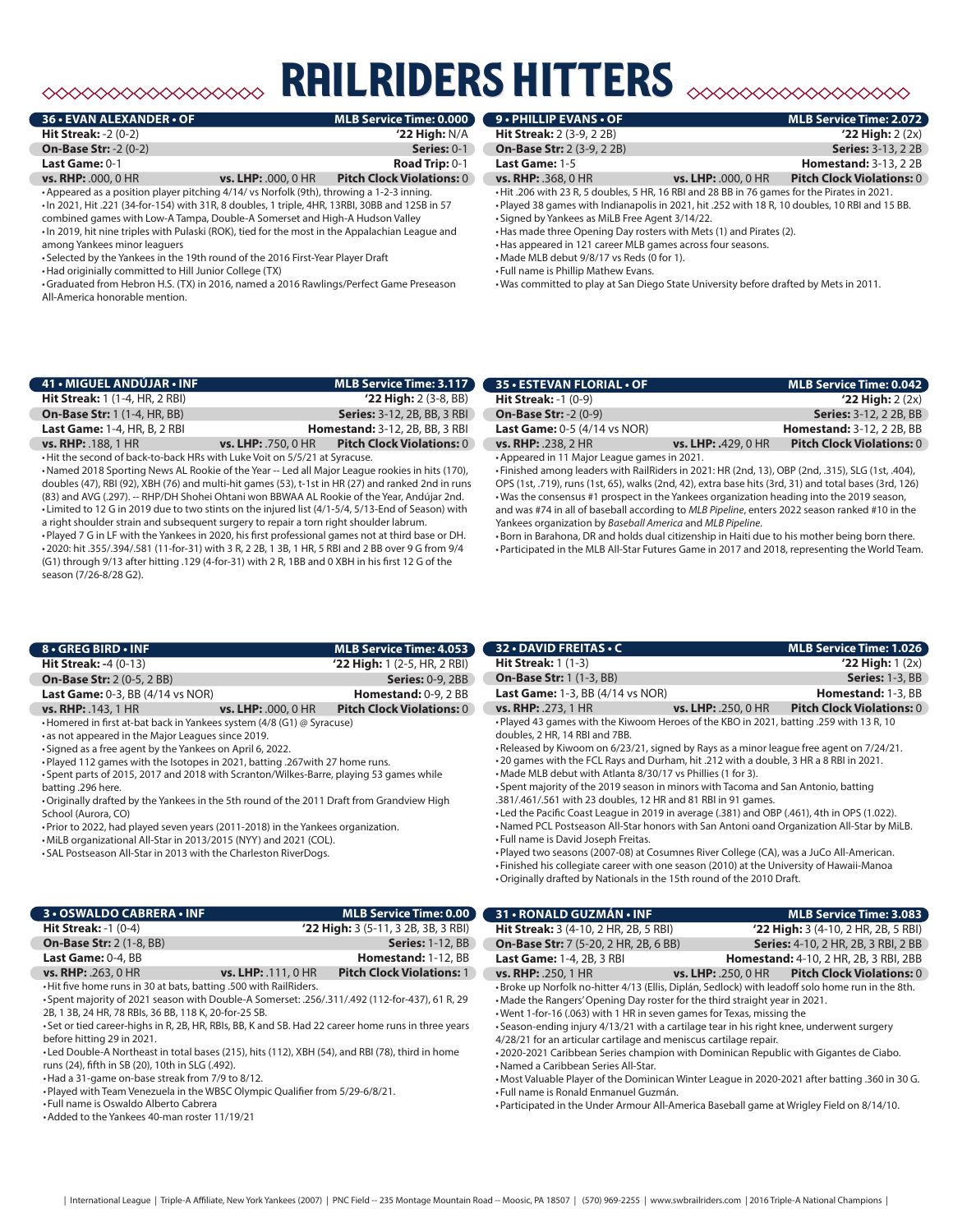# ◇◇◇◇◇◇◇◇◇◇◇◇◇◇◇◇◇

## **34 • ENDER INCIARTE • OF**

**Hit Streak:** 5 (6-20, 2 HR, 4 RBI) **'22 High:** 5 (6-20, 2 HR, 4 RBI)

**On-Base Str:** 5 (6-20, 2 HR) **Series:** 3-10

## **Last Game:** 1-3 **Homestand:** 3-10

**vs. RHP:** .286, 2 HR **vs. LHP:** .333, 0 HR **Pitch Clock Violations:** 0

•Homered twice in first SWB game (4/8 (2) @ Syracuse). •In 2021, Batted .215 (17-for-79) in 52 games with the Atlanta Braves.

• Signed minor league contract with Reds on 8/5.

•Played in 15 games with Triple-A Louisville, batting .288.

•Became a father with birth of son Liam with Stefanía Fernández 5/20/21.

• Full name is Ender David Inciarte.

•Named All-Star in 2017 with Atlanta.

•Originally signed by the Arizona Diamondbacks as a non-drafted free agent on 5/25/08.

•In parts of eight ML seasons between Arizona (2014-2015) and Atlanta (2016-21), has batted .280 (874-for-3117) with 42 HR and 263 RBI in 857 career games.

• Three consecutive Gold Glove awards in CF from 2016-18 (first Braves player to win three straight Gold Gloves since CF Andruw Jones won 10 in a row from 1998-2007).

| 21 • RYAN LAMARRE • OF              |                       | MLB Service Time: 1.062          |
|-------------------------------------|-----------------------|----------------------------------|
| <b>Hit Streak:</b> 1 (2-3, 2B)      |                       | $'22$ High: 2 (2-6, 3 RBI)       |
| <b>On-Base Str: 2 (2-6, BB, 2B)</b> |                       | <b>Series: 2-7, 2B, BB</b>       |
| <b>Last Game: 2-3, 2B</b>           |                       | <b>Homestand: 2-7, 2B, BB</b>    |
| <b>vs. RHP: .231, 0 HR</b>          | $vs.$ LHP: .250, 0 HR | <b>Pitch Clock Violations: 0</b> |

• Spent most of 2021 season with SWB, batting .277 (57-for-206) with 27 R, 13 doubles, 2 triples, 6 HR, 34 RBI, 27 BB and14 SB in 60 games.

•In 2021, hit .310 on the road with SWB.

•Made Yankees debut 5/16/21 vs Baltimore (0 for 3).

• Spent 2020 at the Chicago Cubs Alternate Site before being released on 9/10.

•Career .232/.286/.350 hitter in 128 G across 6 MLB seasons, but career .283 (30-for-106) vs LHP. • Spent entire 2019 MiLB season with Gwinnett and hit .311 in 112 G before being traded to Minnesota on 9/7 for cash considerations. Selected to Twins roster and hit .211 in 14 G.

• Full name is Ryan Michael LaMarre.

• First All-Big Ten in 2010 at the University of Michigan.

•Graduated from Lumen Christi (Mich.) HS. Was four-year starter in hockey, football & baseball.

•Was the leading tackler on back-to-back state championshp football teams in HS. **15 • TIM LOCASTRO • OF MLB Service Time: 3.010 Hit Streak:** 2 (2-6) **'22 High:** 2 (3-7, RBI)

**On-Base Str:** 2 (2-6, 2 BB) **Series:** 2-9, 2 BB **Last Game:** 1-3, 2 BB<br> **vs. LHP:** .000, 0 HR<br> **Pitch Clock Violations: 0**<br> **vs. LHP:** .000, 0 HR<br> **Pitch Clock Violations: 0 vs. RHP:** .385, 0 HR **vs. LHP:** .000, 0 HR **Pitch Clock Violations:** 0

• Entering 2021, had not played a Minor League game since 2019 (with Reno).

•Played 9 games with the Yankees in 2021, hitting .190 with a home run and two RBI.

•Played 55 games in 2021 with the Arizona Diamondbacks, hitting .178.

•2015 California League Champion with the Rancho Cucamonga Quakes. •Originally drafted by the Torotnto Blue Jays in the 13th round of the 2013 MLB Draft.

•Was born in Syracuse, NY.

• Traded to Yankees from Diamondbacks for RHP Keegan Curtis on 7/1/21

**Hit Streak:** -2 (0-6, 2 RBI) **'22 High:** 2 (2-8, 2 RBI) **On-Base Str:** -2 (0-6) **Series:** 0-6, 2 RBI **Last Game:** 0-3, RBI **Homestand:** 0-6, 2 RBI

**vs. RHP:** .133, 0 HR **vs. LHP:** .000, 0 HR **Pitch Clock Violations:** 0

• Spent majority of 2021 season with NY Mets, batting .204 in 64 games over three stints.

railriders hitters

• Signed with Yankees as MiLB Free Agent 11/28/21. • Full name is José Francisco Peraza Polo.

•Originally signed by the Atlanta Braves as a non-drafted free agent on 7/2/10 •Has batted .266 with 35HR, 182 RBI in 618 career games over parts of seven Major League seasons with Dodgers (2015), Reds (2016-19), Red Sox (2020) and Mets (2021)

•Has made four career Opening Day rosters with Cincinnati (2017-19) and Boston (2020

**10 • JOSÉ PERAZA • INF MLB Service Time: 0.000**

| 27 • OSWALD PERAZA • INF                                                                   |                            | MLB Service Time: 0.000          |
|--------------------------------------------------------------------------------------------|----------------------------|----------------------------------|
| <b>Hit Streak:</b> $1(1-3)$                                                                |                            | $'22$ High: 1 $(4x)$             |
| <b>On-Base Str: 2 (1-6, BB)</b>                                                            |                            | <b>Series: 1-10, BB</b>          |
| <b>Last Game:</b> $1-3$ (4/14 vs NOR)                                                      |                            | <b>Homestand: 1-10, BB</b>       |
| <b>vs. RHP: .222, 0 HR</b>                                                                 | <b>vs. LHP: .200, 1 HR</b> | <b>Pitch Clock Violations: 0</b> |
| .2022 Preseason Prospect Rankings: Baseball America - NYY No. 2, MiLB No. 55; MLB Pipeline |                            |                                  |
| - NYY No. 3, MiLB No. 57; Fangraphs - NYY No. 2, MiLB No. 39.                              |                            |                                  |

• Four hit game @ Syracuse 4/9

• Entering 2022, The Athletic's Keith Law named him "perhaps the best defensive shortstop in the strong Yankees' system."

•21 years, 98 days old at time of promotion to RailRiders in 2021, making him the youngest at time of promotion to SWB since Gleyber Torres in 2017 (20 years, 5 months, 9 days).

• Eleven games with three hits or more in 115 games played across three levels in 2021. •Played eight games with Scranton/Wilkes-Barre, going 8 for 28 (.286).

•Hit first AAA home run on 9/22 against Syracuse Mets.

• Signed by the Yankees as a non-drafted free agent on 7/2/16 for a \$175,000 signing bonus.

| 12 - CRISTIAN PÉREZ - INF                                       |                            | MLB Service Time: 0.000          |
|-----------------------------------------------------------------|----------------------------|----------------------------------|
| <b>Hit Streak:</b> $1(1-2)$                                     |                            | $'22$ High: 1 $(1-2)$            |
| <b>On-Base Str: 2 (1-5, BB)</b>                                 |                            | Series: 1-2                      |
| <b>Last Game: 1-2 (4/14 vs NOR)</b>                             |                            | Homestand: 1-2                   |
| <b>vs. RHP: .250, 0 HR</b>                                      | <b>vs. LHP: .000, 0 HR</b> | <b>Pitch Clock Violations: 0</b> |
| • Entering 2021, has struck out just 172 times in 1.250 at-bats |                            |                                  |

•Appeared in 47 games for the Scranton Wilkes-Barre RailRiders.

•Went 5-5 in stolen base attempts with SWB.

•Played in nine games with the Somerset Patriots in June and July of 2021.

•Acquired by Yankees from Royals in exchange for RHP Chance Adams on 12/23/19.

•Was originally signed as a non-drafted free agent by Kansas City on 10/13/15.

| 44 • MAX McDOWELL • C                                                                    |                            | MLB Service Time: 0.000 (5 · MATT PITA · INF |                                            | <b>MLB Service Time: 0.000</b>                                                                 |
|------------------------------------------------------------------------------------------|----------------------------|----------------------------------------------|--------------------------------------------|------------------------------------------------------------------------------------------------|
| <b>Hit Streak: 1 (1-4, RBI)</b>                                                          |                            | $'22$ High: $2(4-8, RBI)$                    | <b>Hit Streak: -1 (0-1)</b>                | '22 High: 2 (4-7, HR, 2 2B, 3 RBI)                                                             |
| <b>On-Base Str: 1 (1-4)</b>                                                              |                            | <b>Series: 2-11</b>                          | <b>On-Base Str: -1 (0-1)</b>               | <b>Series:</b> 2-5, 2B, 2 RBI                                                                  |
| Last Game: 1-4, RBI                                                                      |                            | Homestand: 2-1                               | Last Game: 0-1                             | <b>Homestand: 2-5, 2B, 2 RBI</b>                                                               |
| <b>vs. RHP:</b> .176, 0 HR                                                               | <b>vs. LHP: .600, 0 HR</b> | <b>Pitch Clock Violations: 0</b>             | <b>vs. RHP: .571, 1 HR</b>                 | <b>Pitch Clock Violations: 0</b><br><b>vs. LHP: .000, 0 HR</b>                                 |
| •Made his Triple-A debut with SWB in 2021, batting .227 with 6 doubles, 1 HR and 10 RBI. |                            |                                              |                                            | . Played in 27 games for the RailRiders in 2021, batting .228 with seven home runs and 15 RBI. |
| • Spent the 2020 season at the Yankees Alternate Training Site.                          |                            |                                              |                                            | In 2021 with Somerset (AA), 10 SB in 11 attempts for most with one team of career in 33 G.     |
| • Signed by the Yankees as a minor league free agent on 6/28/20 after being released by  |                            |                                              | • Full name is Brandon Matthew James Pita. |                                                                                                |
| Milwaukee on 5/31.                                                                       |                            |                                              |                                            | • Was a 2018 ABCA/Rawlings Third Team All-Americas at Virginia Military Institute, third       |

•Has thrown out 176-of-416 (42.3%) of base stealers in his career.

•Originally drafted by Milwaukee in the 13th round of 2015 Draft out of the UCONN.

•Born in Pittsburgh, PA and currently resides in North Huntingdon, PA.

•WPIAL Player of the Year as a junior at Norwin High School.

• Full name is Maxwell Robert McDowell.

•Was a 2018 ABCA/Rawlings Third Team All-Americas at Virginia Military Institute, third All-American in VMI history.

•Played football and baseball at Cosby HS (Virginia).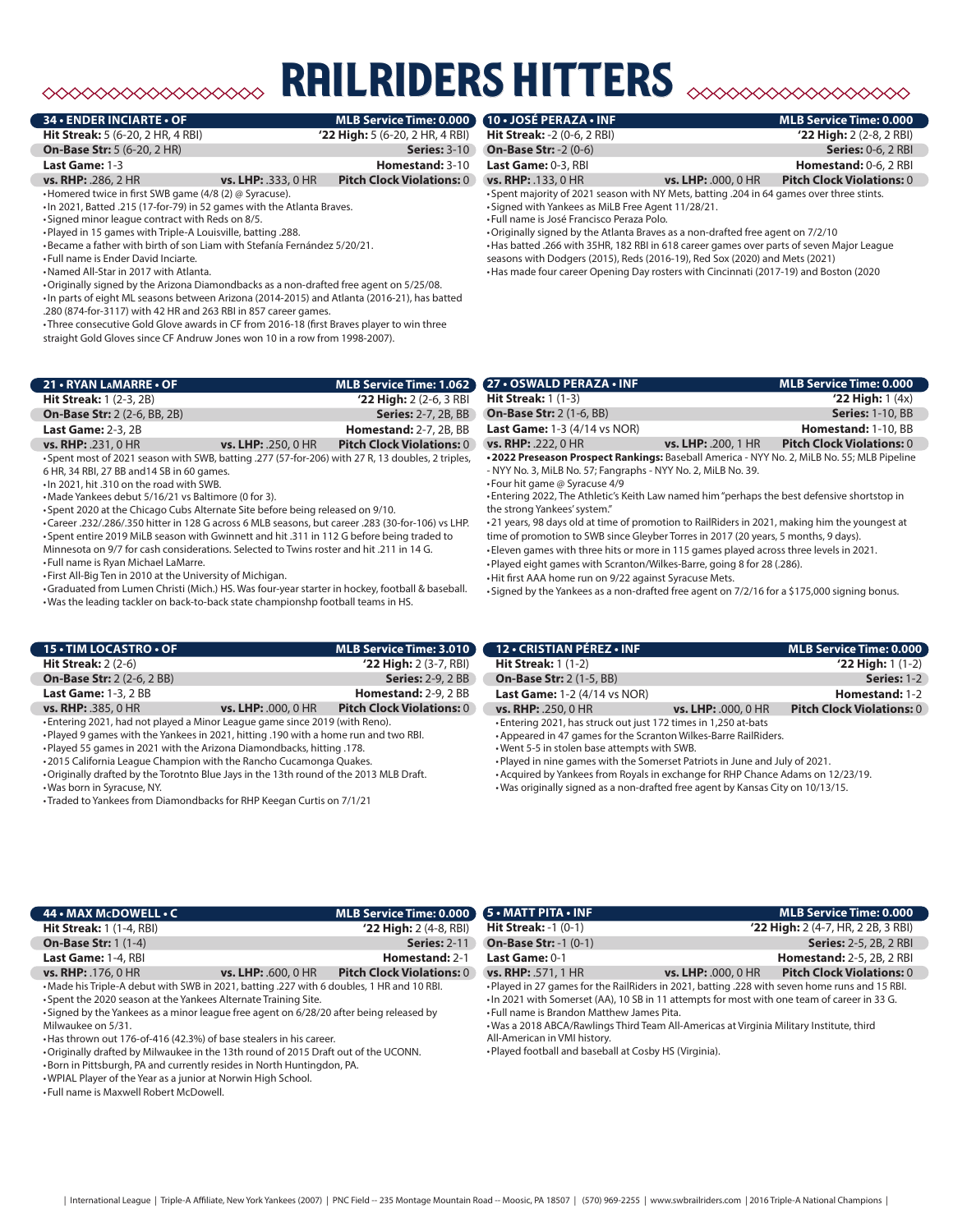# batting statistics

|                   | <b>MULTI-HIT GRMES</b> |   |                       |  |                |   | <b>MULTI-RBI GRMES</b> |  |  |                           |              |
|-------------------|------------------------|---|-----------------------|--|----------------|---|------------------------|--|--|---------------------------|--------------|
|                   | 2 HITS                 |   | 3 HITS 4 HITS 5+ HITS |  | <b>TOTRL</b>   |   |                        |  |  | 2RBI 3RBI 4RBI 5RBI 6+RBI | <b>TOTRL</b> |
| Andujar, Miguel   | $\overline{2}$         |   |                       |  | 2              |   |                        |  |  |                           |              |
| Beltre, Michael   |                        |   |                       |  |                |   |                        |  |  |                           |              |
| Bird, Greg        |                        |   |                       |  | 1              |   |                        |  |  |                           |              |
| Brantly, Rob      |                        |   |                       |  | --             |   |                        |  |  |                           |              |
| Cabrera, Oswaldo  |                        |   |                       |  | 1              |   |                        |  |  |                           |              |
| Evans, Phillip    | 2                      |   |                       |  | 2              |   |                        |  |  |                           |              |
| Florial, Estevan  | $\overline{2}$         |   |                       |  | 3              |   |                        |  |  |                           |              |
| Freitas, David    |                        |   |                       |  |                |   |                        |  |  |                           |              |
| Garcia, Wilkerman |                        |   |                       |  | --             |   |                        |  |  |                           |              |
| Guzman, Ronald    |                        |   |                       |  |                |   |                        |  |  |                           |              |
| Inciarte, Ender   |                        |   |                       |  |                |   |                        |  |  |                           |              |
| LaMarre, Ryan     |                        |   |                       |  |                |   |                        |  |  |                           |              |
| Locastro, Tim     |                        |   |                       |  |                |   |                        |  |  |                           |              |
| McDowell, Max     |                        |   |                       |  |                |   |                        |  |  |                           |              |
| Peraza, Oswald    |                        |   |                       |  |                |   |                        |  |  |                           |              |
| Peraza, Jose      |                        |   |                       |  | --             |   |                        |  |  |                           |              |
| Pita, Matt        | $\overline{2}$         |   |                       |  | $\overline{2}$ |   |                        |  |  |                           |              |
| <b>TOTRLS</b>     | 13                     | 4 |                       |  | 18             | 5 | 3                      |  |  |                           | 9            |

# hit streaks of 8+ games

| <b>PLAYER</b> | <b>G DRTES</b> |  | H RB RVG |
|---------------|----------------|--|----------|
|               |                |  |          |
|               |                |  |          |
|               |                |  |          |
|               |                |  |          |
|               |                |  |          |
|               |                |  |          |
|               |                |  |          |
|               |                |  |          |
|               |                |  |          |
|               |                |  |          |
|               |                |  |          |
|               |                |  |          |
|               |                |  |          |
|               |                |  |          |
|               |                |  |          |
|               |                |  |          |
|               |                |  |          |

# on-base streaks of 10+ games

**PLAYER G DATES H+BB+HBP PA OBP** 

| <b>HUME KUN BKEHKUUWN</b> |                          |                          |                          |                          |                          |              |                          |                          |             |                          |                          |                          |                     |
|---------------------------|--------------------------|--------------------------|--------------------------|--------------------------|--------------------------|--------------|--------------------------|--------------------------|-------------|--------------------------|--------------------------|--------------------------|---------------------|
| <b>PLAYER</b>             | <b>HR</b>                | <b>HOME</b>              | <b>RORD</b>              | <b>SOLO</b>              | 2-RUN                    | <b>3-RUN</b> | <b>GRAND SLAM</b>        | <u>  Oout</u>            | <b>TOUT</b> | <u>2 OUT</u>             | 7+INN. TYING             |                          | <b>GO-RHERD</b>     |
| Andujar, Miguel           |                          |                          | $\hspace{0.05cm}$        | $ -$                     |                          | $ -$         | $\overline{\phantom{a}}$ |                          | --          | $ -$                     | $\overline{\phantom{a}}$ | $\overline{\phantom{a}}$ |                     |
| Beltre, Michael           |                          |                          |                          | $\overline{\phantom{a}}$ |                          |              |                          |                          |             |                          |                          |                          |                     |
| Bird, Greg                |                          | $\overline{\phantom{a}}$ |                          | $-$                      |                          | $ -$         |                          | $-$                      | --          |                          |                          |                          |                     |
| Brantly, Rob              |                          | $\hspace{0.05cm}$        |                          |                          | $- -$                    |              |                          |                          | $-$         |                          |                          |                          |                     |
| Cabrera, Oswaldo          | $\overline{\phantom{a}}$ | --                       |                          | $\overline{\phantom{a}}$ | $\overline{\phantom{a}}$ |              | $\overline{\phantom{a}}$ | $\hspace{0.05cm}$        | --          | $\overline{\phantom{a}}$ | $\overline{\phantom{a}}$ |                          |                     |
| Evans, Phillip            |                          | $\hspace{0.05cm}$        |                          | $\overline{\phantom{a}}$ | $\overline{a}$           |              |                          | $\overline{\phantom{a}}$ | $- -$       |                          |                          |                          | -                   |
| Florial, Estevan          |                          | $\overline{\phantom{a}}$ |                          |                          | $ -$                     |              | $ -$                     |                          | $ -$        |                          |                          | $ -$                     | $\hspace{0.05cm} -$ |
| Freitas, David            |                          | $\hspace{0.05cm}$        |                          |                          | $-$                      |              |                          | $\overline{\phantom{a}}$ |             |                          |                          |                          |                     |
| Garcia, Wilkerman         |                          | --                       |                          |                          |                          |              |                          | $\sim$                   | --          |                          |                          |                          |                     |
| Guzmán, Ronald            |                          | 2                        | $\overline{\phantom{a}}$ |                          |                          |              |                          |                          |             |                          |                          |                          |                     |
| Inciarte, Ender           | $\overline{2}$           | $\overline{\phantom{a}}$ |                          | $\overline{\phantom{a}}$ |                          | $ -$         | $\overline{\phantom{a}}$ | $ -$                     |             |                          |                          |                          |                     |
| LaMarre, Ryan             | $\overline{\phantom{a}}$ | --                       |                          | $\overline{a}$           |                          |              |                          | $\hspace{0.05cm}$        | --          |                          |                          |                          | -                   |
| McDowell, Max             |                          | $\hspace{0.05cm}$        |                          | $\overline{a}$           | $\overline{\phantom{a}}$ |              | $\overline{\phantom{a}}$ | $\hspace{0.05cm}$        | --          |                          | $\overline{\phantom{a}}$ | $\overline{\phantom{a}}$ |                     |
| Peraza, Oswald            |                          | $\sim$                   |                          |                          | $ -$                     |              |                          | $ -$                     |             | $-$                      |                          | $-$                      |                     |
| Peraza, José              |                          |                          |                          |                          |                          |              |                          |                          |             |                          |                          |                          |                     |
| Pita, Matt                |                          | $-$                      |                          |                          | $-$                      |              | --                       |                          | --          | $- -$                    |                          |                          |                     |
| <b>TOTAL</b>              | 12                       | 3                        | 9                        |                          |                          |              | --                       | 6                        | 3           | 3                        |                          |                          |                     |

# home run breakdown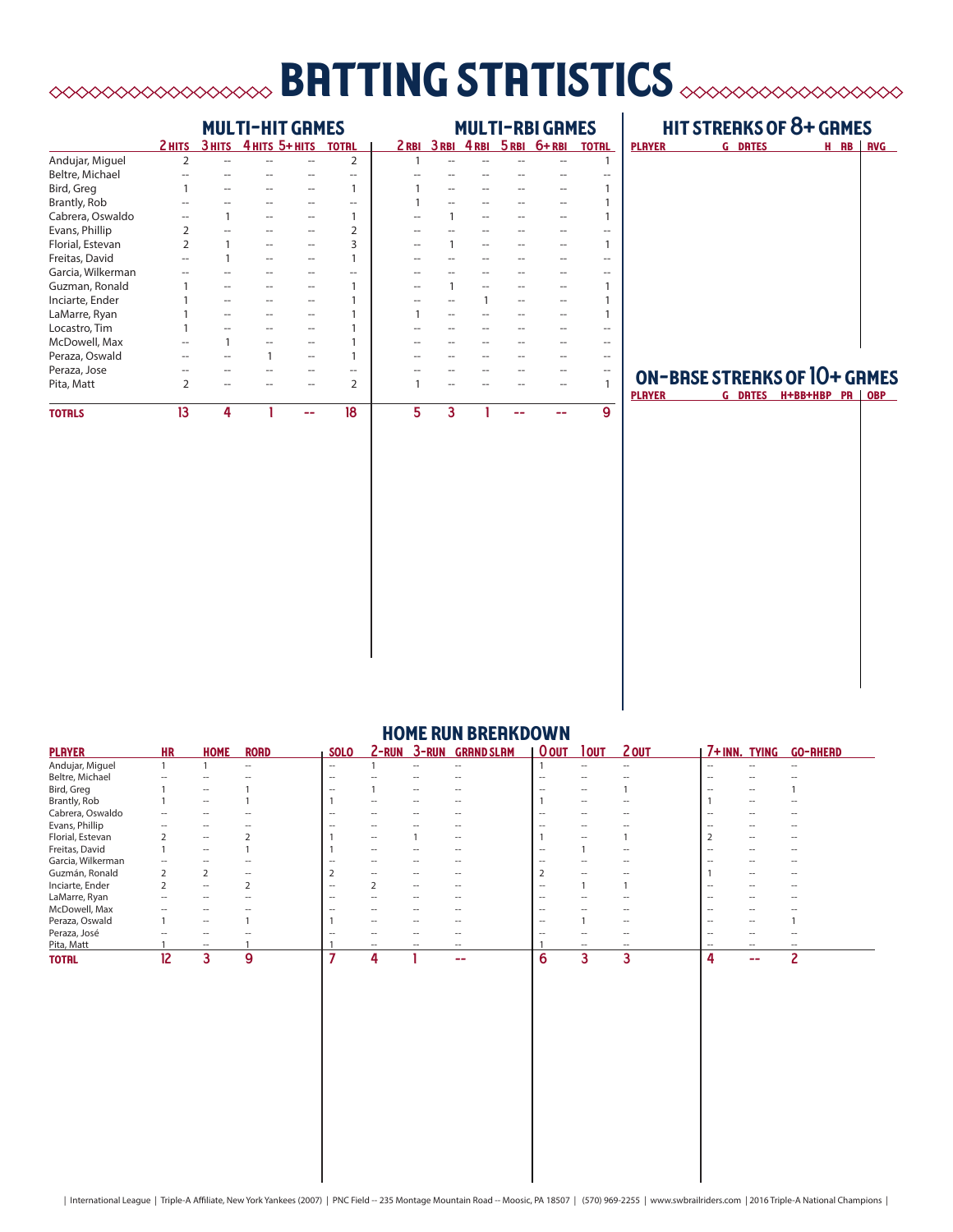# miscellaneous stats

# **STRRTING PITCHER LOG:**

| <b>PITCHER</b>   | <b>STRRTS</b> | <b>TERM REC.</b> | <b>NO DEC.</b> | <b>RECORD</b> | 6 IP+ | <b>QUALITY STRRTS</b> |
|------------------|---------------|------------------|----------------|---------------|-------|-----------------------|
| García, Deivi    |               |                  |                | $0 - 1$       |       |                       |
| Gil, Luis        |               | $0 - 2$          |                | $0 - 1$       |       |                       |
| Krook, Matt      |               |                  |                | 1-1           |       |                       |
| Weber, Ryan      |               | 1-0              |                | $0 - 0$       |       |                       |
| Wesneski, Hayden |               |                  |                | $0 - 1$       |       |                       |
| <b>TOTRLS</b>    |               | 4-5              |                | 1-4           |       |                       |

# 2022 EJECTIONS (0):<br>
UMPIRE DESCRIPTION

# WRLK-OFF WINS/LOSSES  $(O/I)$ :<br> **BRTTER** SCORE DESCRIP<br> **Example of the Manufacture CLA-3** (10) Fly ball to **DRTE OPPONENT BRITTER SCORE DESCRIPTION BATTER SCORE DESCRIPTION**<br>4/9 @ Syracuse Travis Blankenhorn L, 4-3 (10) Fly ball to left, fielding error by Ryan LaMarre (2 outs, B10)

DRTE OPPONENT PLAYER/COACH

# comeback wins, 7th inning or later (1):

|     | DRTE OPPONENT PLAYER |              | <b>INN. TOOK LEAD BIGGEST DEFICIT</b> |                       | <b>DESCRIPTION</b>            |
|-----|----------------------|--------------|---------------------------------------|-----------------------|-------------------------------|
| 4/6 | @ Syracuse           | Ryan LaMarre | Top 9th                               | $5-0.$ T <sub>8</sub> | Two-run double put SWB up 4-3 |

# stolen base efficiency:

| <b>PITCHER</b>  | SB             | СS | CS%   |
|-----------------|----------------|----|-------|
| Bristo, Braden  |                |    | .000  |
| García, Deivi   |                |    | .500  |
| Gil, Luis       |                |    | .000  |
| Greene, Zach    |                |    |       |
| Krook, Matt     |                |    |       |
| Lane. Trevor    | 3              |    | .000  |
| Miller, Shelby  |                |    |       |
| McClain, Reggie | $\overline{2}$ |    | .000  |
| McKay, David    |                |    | .000  |
| Nittoli, Vinny  |                |    | .000  |
| Semple, Shawn   |                |    | .000  |
| Weissert, Greg  |                |    | 1.000 |
| <b>TOTRLS</b>   |                |    |       |

| <b>CRTCHER'S BOX:</b> |    |    |      |    |    |  |  |  |  |
|-----------------------|----|----|------|----|----|--|--|--|--|
| CRTCHER               | SB | СS | CS%  | PB | CI |  |  |  |  |
| Brantly, Rob          |    | -- | .000 | -- |    |  |  |  |  |
| McDowell, Max         | 5  |    | .166 |    | -- |  |  |  |  |
| Freitas, David        | 5  |    | .166 |    | -- |  |  |  |  |
| TOTRLS                |    |    | 154  |    |    |  |  |  |  |

## **ERRORLESS STREAKS:**<br>GRMES DRTE OPP. player games date opp. type Alexander, Evan 1 -- -- -- Andujar, Miguel 0 4/15 NOR Catch Beltre, Michael 1 -- -- -- Bird, Greg 3 -- -- --<br>Brantly, Rob 2 -- -- -- --<br>Cabrera Oswald 7 -- -- --Brantly, Rob 2 -- -- -- Cabrera, Oswald 7 -- -- -- Evans, Phillip 5 -- -- -- Florial, Estevan 7 -- -- -- Freitas, David 3 -- -- -- Guzmán, Ronald 2 4/13 NOR Throw<br>
Inciarte, Ender 2 4/12 NOR Fielding<br>
LaMarre, Ryan 1 4/9 SYR Fielding Inciarte, Ender 2 4/12 NOR Fielding LaMarre, Ryan 1<br>Locastro, Tim 4 Locastro, Tim 4 -- -- -- McDowell, Max 5 -- -- -- Peraza, Oswald 7 -- -- -- Peraza, José 5 4/5/22 SYR Throw Perez, Cristian 2 -- -- -- Pita, Matt 2 -- -- --  $\overline{a}$

| <b>OUTFIELD ASSISTS:</b> |              |    |    |    |    |  |  |  |  |  |
|--------------------------|--------------|----|----|----|----|--|--|--|--|--|
| <b>PLAYER</b>            | <b>TOTRL</b> | 1B | Zв | Зв | НP |  |  |  |  |  |
| Andujar, Miguel          |              |    |    |    |    |  |  |  |  |  |
| Beltre, Michael          |              | -- |    | -- |    |  |  |  |  |  |
| Florial, Estevan         |              |    |    | -- |    |  |  |  |  |  |
| LaMarre, Ryan            |              |    |    |    |    |  |  |  |  |  |
| Locastro. Tim            |              |    |    |    |    |  |  |  |  |  |
| <b>TOTRLS</b>            |              |    |    |    |    |  |  |  |  |  |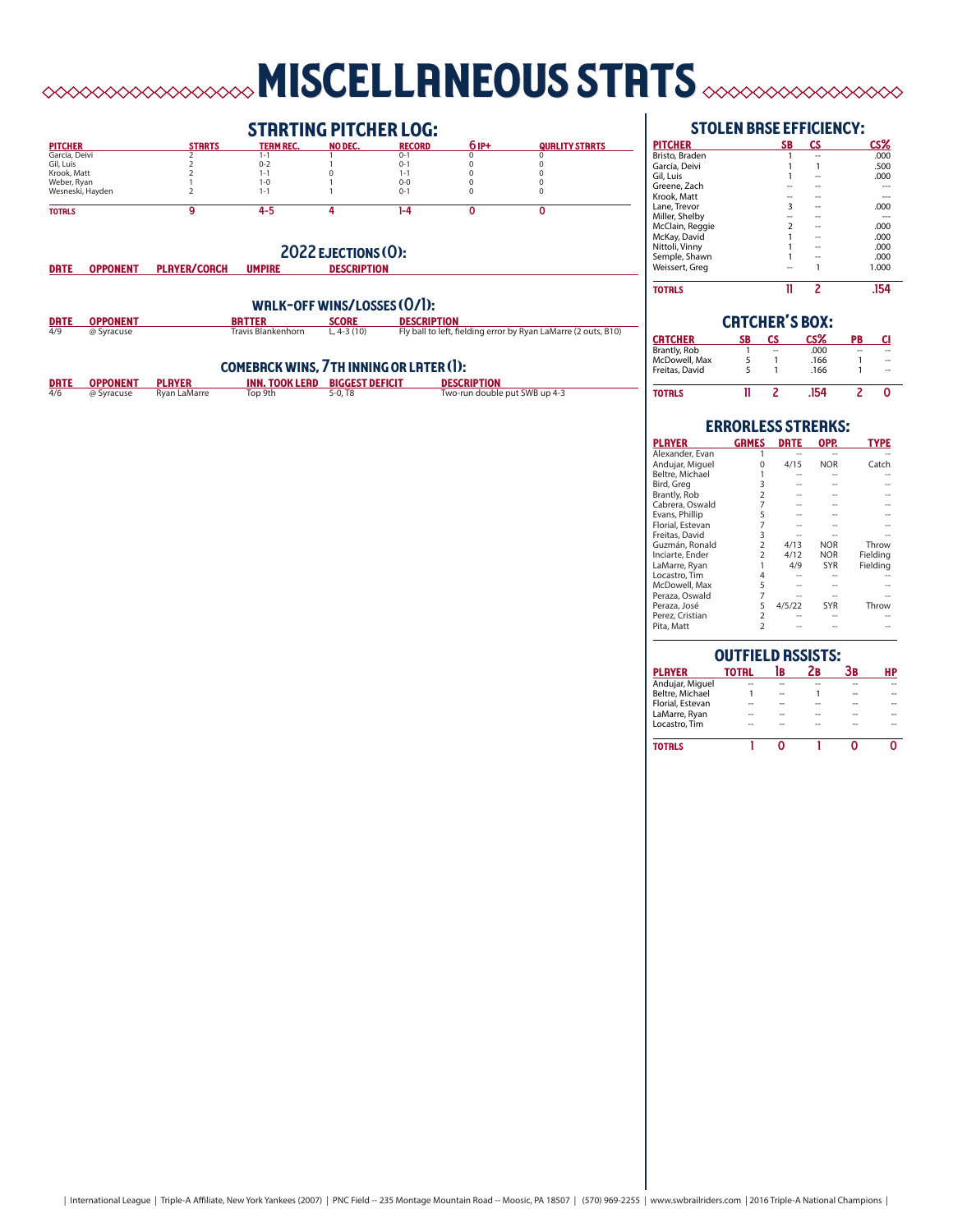# **SERSON BY THE NUMBERS**  $\infty$

## when the railriders score...

| 0 Runs:     | $0 - 0$ |
|-------------|---------|
| 1 Run:      | $0 - 2$ |
| 2 Runs:     | $0 - 0$ |
| 3 Runs:     | $0 - 1$ |
| 4 Runs:     | $0 - 0$ |
| 5 Runs:     | $2 - 1$ |
| 6 Runs:     | $0 - 0$ |
| 7 Runs:     | $1 - 1$ |
| 8 Runs:     | $0 - 0$ |
| 9 Runs:     | $0 - 0$ |
| 10 Runs:    | $1 - 0$ |
| 11 Runs:    | $0 - 0$ |
| 12 Runs:    | $0 - 0$ |
| 13 Runs:    | 0-0     |
| 14 Runs:    | 0-0     |
| $15+$ Runs: | 0-0     |

# **STRRTS BY FIELD POSITION:**

|            |                   |                | 1B                | Zв       | SS                       | Зв                | LF                | <b>CF</b>         | <b>RF</b>         | <b>DH</b> |
|------------|-------------------|----------------|-------------------|----------|--------------------------|-------------------|-------------------|-------------------|-------------------|-----------|
| $0-0$      | Alexander, Evan   | --             | $- -$             | --       | $- -$                    |                   |                   | $-$               |                   |           |
| $0 - 2$    | Andújar, Miguel   | --             | $- -$             |          | --                       | $3(0-3)$          | $2(1-1)$          | $\hspace{0.05cm}$ |                   |           |
| $0-0$      | Beltre, Michael   | $\overline{a}$ | $\hspace{0.05cm}$ |          | $\overline{\phantom{a}}$ | $-$               |                   | $\hspace{0.05cm}$ | $2(2-0)$          |           |
| $0 - 1$    | Bird, Greg        | --             | $3(1-2)$          |          | $\hspace{0.05cm}$        | --                |                   | $\hspace{0.05cm}$ | $\hspace{0.05cm}$ | $2(0-2)$  |
| $0-0$      | Brantly, Rob      | $1(1-0)$       | $- -$             |          |                          |                   | --                | $-$               | $\hspace{0.05cm}$ | $1(1-0)$  |
| $2 - 1$    | Cabrera, Oswaldo  |                | $\hspace{0.05cm}$ | $4(2-2)$ | $2(1-1)$                 | $1(0-1)$          |                   |                   |                   |           |
| $0-0$      | Evans, Phillip    |                |                   |          | $\hspace{0.05cm}$        | $4(3-1)$          |                   |                   | $1(0-1)$          | $2(1-1)$  |
| $1 - 1$    | Florial, Estevan  |                |                   |          | $- -$                    | --                | $\hspace{0.05cm}$ | $6(3-3)$          | $1(0-1)$          |           |
| $0-0$      | Freitas, David    | $3(1-2)$       |                   |          | $-$                      |                   |                   |                   | $- -$             | $1(1-0)$  |
| $0-0$      | Garcia, Wilkerman | --             |                   |          |                          |                   |                   |                   |                   |           |
| $1 - 0$    | Guzmán, Ronald    | $\sim$         | $6(3-3)$          |          |                          |                   |                   |                   |                   |           |
| $0-0$      | Inciarte, Ender   | --             | --                |          |                          | $\hspace{0.05cm}$ | $2(0-2)$          | $2(1-1)$          | $1(0-1)$          |           |
| $0-0$      | LaMarre, Ryan     |                |                   |          |                          | $\hspace{0.05cm}$ | $2(2-0)$          |                   | $2(1-1)$          | $1(0-1)$  |
| $0-0$      | Locastro, Tim     |                |                   |          |                          | --                | $1(0-1)$          | $1(0-1)$          | $2(1-1)$          | $1(0-1)$  |
| $0-0$      | McDowell, Max     | $5(2-3)$       |                   |          |                          |                   |                   |                   |                   | $1(1-0)$  |
| $0-0$      | Peraza, Oswald    | --             | --                |          | $7(3-4)$                 |                   |                   |                   |                   |           |
|            | Peraza, José      | --             | $\hspace{0.05cm}$ | $4(1-3)$ | $\hspace{0.05cm}$        | $1(1-0)$          |                   |                   |                   |           |
|            | Perez, Cristian   |                | $\hspace{0.05cm}$ | $1(1-0)$ |                          | $\overline{a}$    |                   |                   |                   |           |
| <b>THE</b> | Pita, Matt        |                | --                |          |                          | --                | $2(1-1)$          |                   |                   |           |

### **WHEN** opponent scores...

| 0 Runs:     | $1 - 0$ |
|-------------|---------|
| 1 Run:      | $1 - 0$ |
| 2 Runs:     | $0 - 0$ |
| 3 Runs:     | $1 - 1$ |
| 4 Runs:     | $0 - 1$ |
| 5 Runs:     | $0 - 1$ |
| 6 Runs:     | $1 - 0$ |
| 7 Runs:     | $0 - 0$ |
| 8 Runs:     | $0 - 0$ |
| 9 Runs:     | $0 - 0$ |
| 10 Runs:    | $0 - 0$ |
| 11 Runs:    | $0 - 0$ |
| 12 Runs:    | $0 - 1$ |
| 13 Runs:    | $0 - 0$ |
| 14 Runs:    | $0 - 1$ |
| $15+$ Runs: | $0 - 0$ |

## score by inning:

|                            | SWB            | OPP.           |
|----------------------------|----------------|----------------|
| 1 <sup>st</sup><br>Inning  | 4              | 4              |
| 2 <sub>nd</sub><br>Inning  | 8              | 10             |
| 3rd<br>Inning              | 2              | $\overline{2}$ |
| $4^{\text{th}}$<br>Inning  | $\overline{7}$ | 5              |
| 5 <sup>th</sup><br>Inning  | $\overline{2}$ | 9              |
| 6 <sup>th</sup><br>Inning  | 5              | $\overline{7}$ |
| 7 <sup>th</sup><br>Inning  | 3              | $\overline{7}$ |
| 8 <sup>th</sup><br>Inning  | 8              |                |
| gth<br>Inning              | 4              | 3              |
| 10 <sup>th</sup><br>Inning |                | 1              |
| 11 <sup>th</sup> Inning    |                |                |
| 12 <sup>th</sup> Inning    |                |                |
| 13 <sup>th</sup> Inning    |                |                |
| 14 <sup>th</sup> Inning    |                |                |
| $15th$ Inning              |                |                |
| <b>TOTAL</b>               |                | 48             |
|                            |                |                |
|                            |                |                |

# **MRRGIN OF VICTORY:**

|              | <b>SWB</b> | OPP.           |
|--------------|------------|----------------|
| 1 Run        | 1          | 1              |
| 2 Runs       | 1          | 1              |
| 3 Runs       |            |                |
| 4 Runs       |            | 1              |
| 5 Runs       | 1          |                |
| 6 Runs       |            |                |
| 7 Runs       |            | $\overline{2}$ |
| 8 Runs       |            |                |
| 9 Runs       | 1          |                |
| 10 Runs      |            |                |
| 11 Runs      |            |                |
| 12 Runs      |            |                |
| 13 Runs      |            |                |
| 14 Runs      |            |                |
| $15+$ Runs   |            |                |
| <b>TOTAL</b> | 4          | 5              |

|                     | <b>LERDOFF</b> | 2 <sub>ND</sub>          | <b>3RD</b>                                          | <b>CLEANUP</b> | 5 <sub>TH</sub> | <b>6тн</b> | 7тн      | 8 <sub>TH</sub> | 9 <sub>TH</sub> |
|---------------------|----------------|--------------------------|-----------------------------------------------------|----------------|-----------------|------------|----------|-----------------|-----------------|
| Alexander, Evan     |                |                          | $1(1-0)$                                            |                |                 |            |          |                 | --              |
| Andújar, Miguel     | --             | $1(0-1)$                 | $\hspace{0.05cm} -\hspace{0.05cm} -\hspace{0.05cm}$ | $3(0-3)$       |                 |            |          |                 |                 |
| Beltre, Michael     |                | $\overline{\phantom{a}}$ |                                                     |                |                 |            |          |                 | $2(2-0)$        |
| Bird, Greg          |                | $- -$                    | $1(0-1)$                                            | $1(1-0)$       | $2(0-2)$        | $1(0-1)$   |          |                 |                 |
| <b>Brantly, Rob</b> |                | --                       |                                                     |                |                 | $- -$      | $1(1-0)$ | $1(1-0)$        | --              |
| Cabrera, Oswaldo    | $2(1-1)$       | --                       | $5(2-3)$                                            |                |                 |            |          |                 | --              |
| Evans, Phillip      |                | $- -$                    | $1(1-0)$                                            | $4(2-2)$       | $1(1-0)$        | $1(0-1)$   |          |                 | --              |
| Florial, Estevan    | $7(3-4)$       |                          |                                                     |                |                 |            |          |                 | --              |
| Freitas, David      |                |                          |                                                     |                | $1(1-0)$        | $1(1-0)$   | $2(0-2)$ |                 | --              |
| Garcia, Wilkerman   |                |                          |                                                     |                |                 |            |          |                 | --              |
| Guzmán, Ronald      |                |                          | $1(0-1)$                                            | $1(1-0)$       | $4(2-2)$        |            |          |                 |                 |
| Inciarte, Ender     |                | $1(1-0)$                 |                                                     |                | $1(0-1)$        | $1(0-1)$   | $2(0-2)$ |                 |                 |
| LaMarre, Ryan       |                |                          |                                                     |                |                 | $1(1-0)$   | $1(1-0)$ | $2(1-1)$        | $1(0-1)$        |
| Locastro, Tim       |                |                          |                                                     |                |                 | $1(1-0)$   | $1(0-1)$ | $1(0-1)$        | $2(0-2)$        |
| McDowell, Max       |                |                          |                                                     |                | --              | $1(1-0)$   | $1(1-0)$ | $4(1-3)$        |                 |
| Peraza, Oswald      | --             | $7(3-4)$                 | --                                                  |                |                 |            |          |                 |                 |
| Peraza, José        |                |                          |                                                     |                | --              | $2(0-2)$   | $1(1-0)$ |                 | $2(1-1)$        |
| Perez, Cirstian     |                |                          |                                                     |                |                 |            |          |                 | $1(1-0)$        |

Pita, Matt -- -- -- -- -- -- -- 1 (1-0) 1 (0-1)

**STRRTS BY BRTTING ORDER:**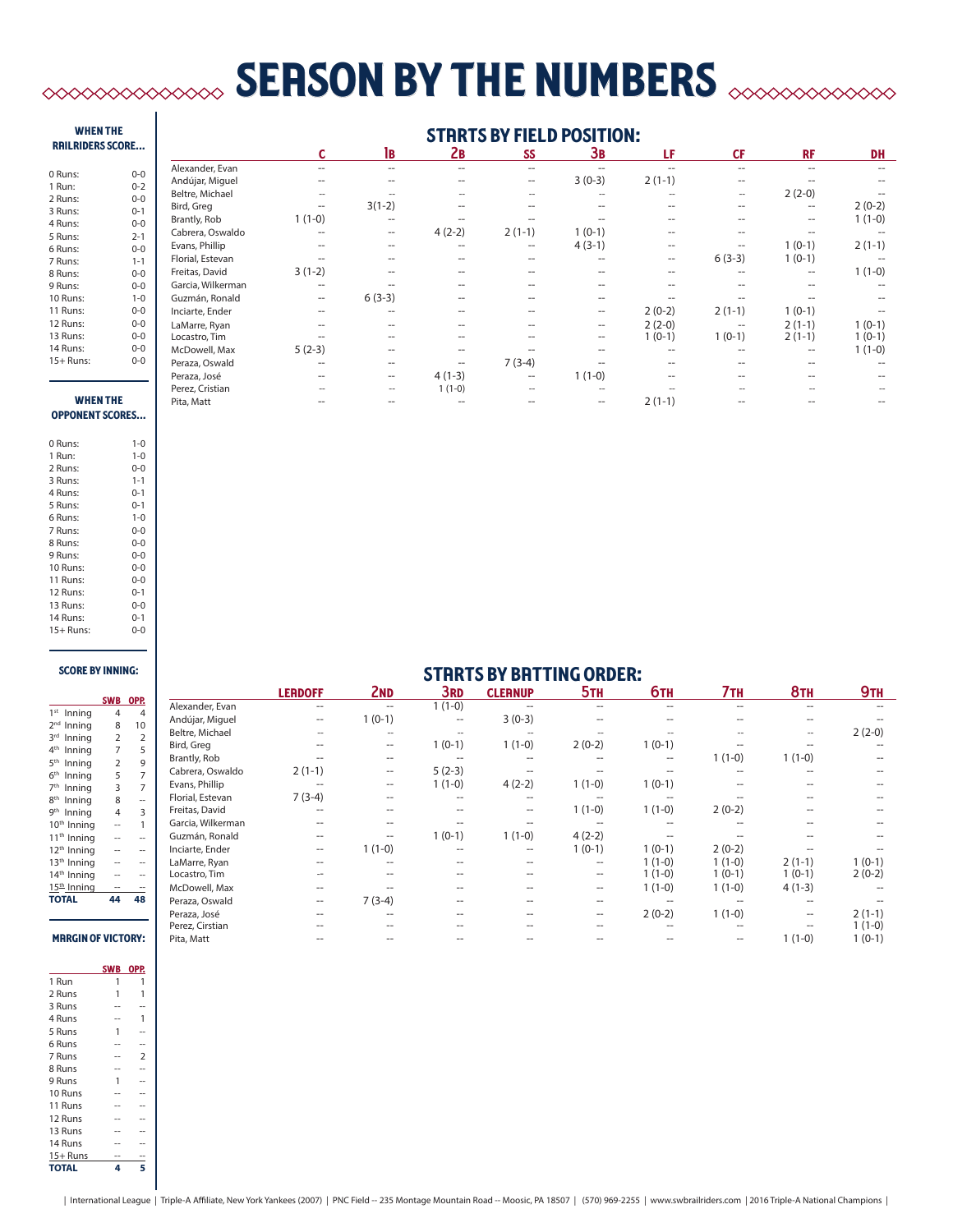# **SERSON BREAKDOWN** SESSON

# 2022 season highs and lows

## miscellaneous:

| Winning Streak:            |           | $4(4/5 - 4/8)$             |
|----------------------------|-----------|----------------------------|
| Losing Streak:             |           | 5 (4/9 - present)          |
| Home Winning Streak:       |           | N/A                        |
| Home Losing Streak:        |           | 5 (4/12 - present)         |
| Road Winning Streak:       |           | $4(4/5 - 4/8)$             |
| Road Losing Streak:        |           | 1 (4/9 - present)          |
| Winning Margin:            |           | $9(4/8(2)$ @ SYR)          |
| Losing Margin:             |           | 7, 2x (Last: 4/15 vs NOR)  |
| Longest Extra-Inning Game: | No Delay  | 3:10 (4/9 @ SYR)           |
|                            | Delay     | N/A                        |
| Longest 9-Inning Game:     | No Delay  | 3:35 (4/14 vs NOR)         |
|                            | Delay     | N/A                        |
| Shortest Game:             | 9 Innings | $2:33(4/5)$ @ SYR)         |
|                            | 7 Innings | $2:31(4/8(2) \oslash SYR)$ |
| Largest Home Crowd:        |           | 4,559 (4/12 vs NOR)        |
| Smallest Home Crowd:       |           | 2,684 (4/13 vs NOR)        |
| Largest Road Crowd:        |           | 6,572 (4/5 @ SYR)          |
| Smallest Road Crowd:       |           | 2,324 (4/6 @ SYR)          |
| <b>TERM BRTTING:</b>       |           |                            |
| Most Runs:                 | Game:     | 10 (4/8 (2) @ SYR)         |
|                            |           |                            |

Most Triples: 1 (4/8 (2) @ SYR) Most Home Runs: 4 (4/8 (2) @ SYR) Most Stolen Bases: 2 (4/6 @ SYR)

# /8 (2) @ SYR) Inning: 6 (4/8 (2) @ SYR) Most Hits: Game: 12 (4/8 (2) @ SYR) Inning: 5 (4/8 (2) @ SYR) Fewest Hits: 9 Innings: 5, 2x (Last: 4/13 vs NOR) 7 Innings: 9 (4/8 (1) @ SYR) Most Doubles: 3, 3x (Last: 4/14 vs NOR) Most Walks: 7, 2x (Last: 4/15 vs NOR) Most Strikeouts: 14 (4/14 vs NOR) Most Runners LOB: 11 (4/9 @ SYR)

# **TERM PITCHING:**

Most Hits Allowed: Game: 16 (4/14 vs NOR) Fewest Hits Allowed: 9 Innings: 3 (4/9 @ SYR) Most Strikeouts: 14 (4/5 @ SYR) Most Walks: 10 (4/14 vs NOR)

Most Runs Allowed: Game: 14 (4/15 vs NOR)<br>Inning: 5 (4/15 vs NOR) 5 (4/15 vs NOR) Inning: 4, 2x (Last: 4/15 vs NOR) 7 Innings: 5 (4/8 (1) @ SYR) Most Home Runs Allowed: 4 (4/14 vs NOR)

### **TERM FIELDING:**

| Most Errors:     | SWB:      | 2 (4/13 vs NOR)             |
|------------------|-----------|-----------------------------|
|                  | Opponent: | $3(4/8(1)$ @ SYR)           |
| Most DPs Turned: | SWB:      | $2(4/5 \omega$ SYR)         |
|                  | Opponent: | 2, 2x (Last: 4/8 (1) @ SYR) |

### individual batting:

Most Runs Scored: 2, 8x (Last: LaMarre 4/15 vs NOR) Most Hits: 4, O. Peraza (4/9 @ SYR) Most Doubles: 2, 3x (Last: Evans 4/14 vs NOR) Most Triples: 1, Cabrera (4/8 (2) @ SYR) Most HR: 2, Inciarte (4/8 (2) @ SYR) Most RBI: 4, Inciarte (4/8 (2) @ SYR) Most Walks: 2, 3x (Last: Locastro 4/15 vs NOR) Most Stolen Bases: 1, 3x (Last: 4/6 @ SYR - Alexander, Florial)

## individual pitching

| Most Innings                    | Starter:  | 5.0, 2x (Last: Wesneski (4/6 @ SYR)     |
|---------------------------------|-----------|-----------------------------------------|
|                                 | Reliever: | 3.0, 2x (Last: Bañuelos 4/12 vs NOR)    |
| Most Strikeouts                 | Starter:  | 7, 2x (Last: Krook 4/12 vs NOR)         |
|                                 | Reliever: | 5, Weissert (4/5 @ SYR)                 |
| Most Walks                      | Starter:  | 5, Gil (4/15 vs NOR)                    |
|                                 | Reliever: | 4, Semple (4/14 vs NOR)                 |
| Most Runs Allowed               | Starter:  | 7, Gil (4/15 vs NOR)                    |
|                                 | Reliever: | 4, Semple (4/14 vs NOR)                 |
| Most HR Allowed                 | Starter:  | 2, García (4/14 vs NOR)                 |
|                                 | Reliever: | 1, 7x (Last: Nittoli/Gomez 4/15 vs NOR) |
| *Indicates SWB franchise record |           | **Indicates tied SWB franchise record   |

# railriders record when... STRRT TIME RECORD DRY RECORD RECORD

| Day Game (Before 5:00 PM):                  | $1 - 0$            | Monday                                                           |                     |                | $0 - 0$     |
|---------------------------------------------|--------------------|------------------------------------------------------------------|---------------------|----------------|-------------|
| Night Game:                                 | $3 - 5$            | Tuesday                                                          |                     |                | $1 - 1$     |
|                                             |                    | Wednesday                                                        |                     |                | $1 - 1$     |
| <b>LERDS</b>                                | <b>RECORD</b>      | Thursday                                                         |                     |                | $0 - 1$     |
| Lead After 6 Innings:                       | $3 - 0$            | Friday                                                           |                     |                | $2 - 1$     |
| Trail After 6 Innings:                      | $1 - 5$            | Saturday                                                         |                     |                | $0 - 1$     |
| Tied After 6 Innings:                       | $0 - 0$            | Sunday                                                           |                     |                | $0 - 0$     |
| Lead After 7 Innings:                       | $1 - 0$            |                                                                  |                     |                |             |
| Trail After 7 Innings:                      | $1 - 5$            | <b>MONTH</b>                                                     |                     | <b>RECORD</b>  |             |
| Tied After 7 Innings:                       | $0 - 0$            | April                                                            |                     |                | $4 - 5$     |
| Lead After 8 Innings:                       | $1 - 0$            | May                                                              |                     |                | $0 - 0$     |
| Trail After 8 Innings:                      | $1 - 5$            | June                                                             |                     |                | $0 - 0$     |
| Tied After 8 Innings:                       | $0 - 0$            | July                                                             |                     |                | $0 - 0$     |
|                                             |                    | August                                                           |                     |                | $0 - 0$     |
| <b>DEFENSE</b>                              | <b>RECORD</b>      | September                                                        |                     |                | $0 - 0$     |
| Commit 0 Errors:                            | $3 - 1$            |                                                                  |                     |                |             |
| Commit 1 Error:                             | $1 - 3$            | <b>SITURTION</b>                                                 |                     | <b>RECORD</b>  |             |
| Commit 2+ Errors:                           | $0 - 1$            | First game of series:                                            |                     |                | $1 - 1$     |
|                                             |                    | Last game of series:                                             |                     |                | $0 - 0$     |
| <b>HOME RUN</b>                             | <b>RECORD</b>      | Rubber game:                                                     |                     |                | $0 - 0$     |
| RailRiders Hit 0 HR:                        | $0 - 2$            | Day-of travel:                                                   |                     |                | $1 - 0$     |
| RailRiders Hit 1 HR:                        | $1 - 2$            | After a day off:                                                 |                     |                | $1 - 1$     |
| RailRiders Hit 2+ HR:                       | $3-1$              | Doubleheaders:                                                   |                     |                | $2 - 0$     |
|                                             |                    | Extra Innings:                                                   |                     |                | $1 - 1$     |
| <b>JERSEYS</b>                              | <b>RECORD</b>      | One-Run Games:                                                   |                     |                | $1 - 1$     |
| White:                                      | $0 - 3$            | Series Won/Loss/Split:                                           |                     |                | $1 - 1 - 0$ |
| Grey:                                       | $3 - 0$<br>$1 - 2$ |                                                                  |                     |                |             |
| Navy:                                       |                    | <b>OPPONENT</b>                                                  |                     | <b>RECORD</b>  |             |
| Vejigantes:<br>Theme Night:                 | $0 - 0$<br>$0 - 0$ |                                                                  |                     |                | $0 - 4$     |
|                                             |                    | vs. American League Affiliate:<br>vs. National League Affiliate: |                     |                | $4-1$       |
| <b>HITS</b>                                 | <b>RECORD</b>      |                                                                  |                     |                |             |
| Outhit Opponent:                            | $3-2$              | <b>STRRTER LENGTH</b>                                            |                     | <b>RECORD</b>  |             |
| Outhit By Opponent:                         | $1 - 3$            | Starter Goes 6+                                                  |                     |                | $0 - 0$     |
| <b>Equal Hits:</b>                          | $0 - 0$            | Starter Goes 7+                                                  |                     |                | $0 - 0$     |
|                                             |                    | Starter Goes 8+                                                  |                     |                | $0 - 0$     |
| <b>RUNS</b>                                 | <b>RECORD</b>      |                                                                  |                     |                |             |
| Score First:                                | $3 - 0$            | <b>OPPOSING STRRTER</b>                                          |                     | <b>RECORD</b>  |             |
| Allow First Run:                            | $1 - 5$            | vs. RHP Starters:                                                |                     |                | $2 - 5$     |
| Shutouts:                                   | $1 - 0$            | vs. LHP Starters:                                                |                     |                | $2 - 0$     |
|                                             |                    | <b>HERD-TO-HERD STRNDINGS</b>                                    |                     |                |             |
| <b>OPPONENT</b>                             |                    |                                                                  | <b>OVERALL HOME</b> | <b>RORD</b>    |             |
| Buffalo Bisons                              | (TOR)              | 0-0<br>$0-0$                                                     | 0-0<br>$0-0$        | 0-0<br>$0-0$   |             |
| Charlotte Knights<br>Durham Bulls           | (CWS)<br>(TB)      | $0-0$                                                            | $0-0$               | $0-0$          |             |
| Jacksonville Jumbo Shrimp                   | (MIA)              | $0-0$                                                            | $0-0$               | $0-0$          |             |
| Lehigh Valley IronPigs                      | (PHI)              | $0-0$                                                            | $0-0$               | $0-0$          |             |
| Norfolk Tides                               | (BAL)              | $0 - 4$                                                          | $0 - 4$             | $0-0$          |             |
| <b>Rochester Red Wings</b>                  | (WAS)              | $0-0$                                                            | $0-0$               | $0-0$          |             |
| <b>Syracuse Mets</b>                        | (NYM)              | $4 - 1$                                                          | $0-0$               | $4 - 1$        |             |
| <b>Worcester Red Sox</b><br><b>VS. ERST</b> | (BOS)              | $0-0$<br>4-5                                                     | $0-0$<br>0-4        | $0-0$<br>4-1   |             |
|                                             |                    |                                                                  |                     |                |             |
| <b>Columbus Clippers</b>                    | (CLE)              | 0-0                                                              | $0-0$               | $0-0$          |             |
| <b>Gwinnett Stripers</b>                    | (ATL)              | 0-0                                                              | $0-0$               | $0-0$          |             |
| Indianapolis Indians                        | (PIT)              | 0-0                                                              | $0-0$               | $0-0$          |             |
| Iowa Cubs                                   | (CHI)              | 0-0                                                              | 0-0                 | $0-0$          |             |
| Louisville Bats                             | (CIN)              | $0-0$                                                            | $0-0$               | $0-0$          |             |
| Memphis Redbirds                            | (STL)              | $0-0$                                                            | $0-0$               | $0-0$          |             |
| Nashville Sounds<br>Omaha Storm Chasers     | (MIL)              | 0-0                                                              | $0-0$               | $0-0$          |             |
|                                             |                    |                                                                  |                     |                |             |
|                                             | (KC)               | $0-0$                                                            | $0-0$               | $0-0$          |             |
| St. Paul Saints<br><b>Toledo Mud Hens</b>   | (MIN)<br>(DET)     | $0-0$<br>$0-0$                                                   | $0-0$<br>$0-0$      | $0-0$<br>$0-0$ |             |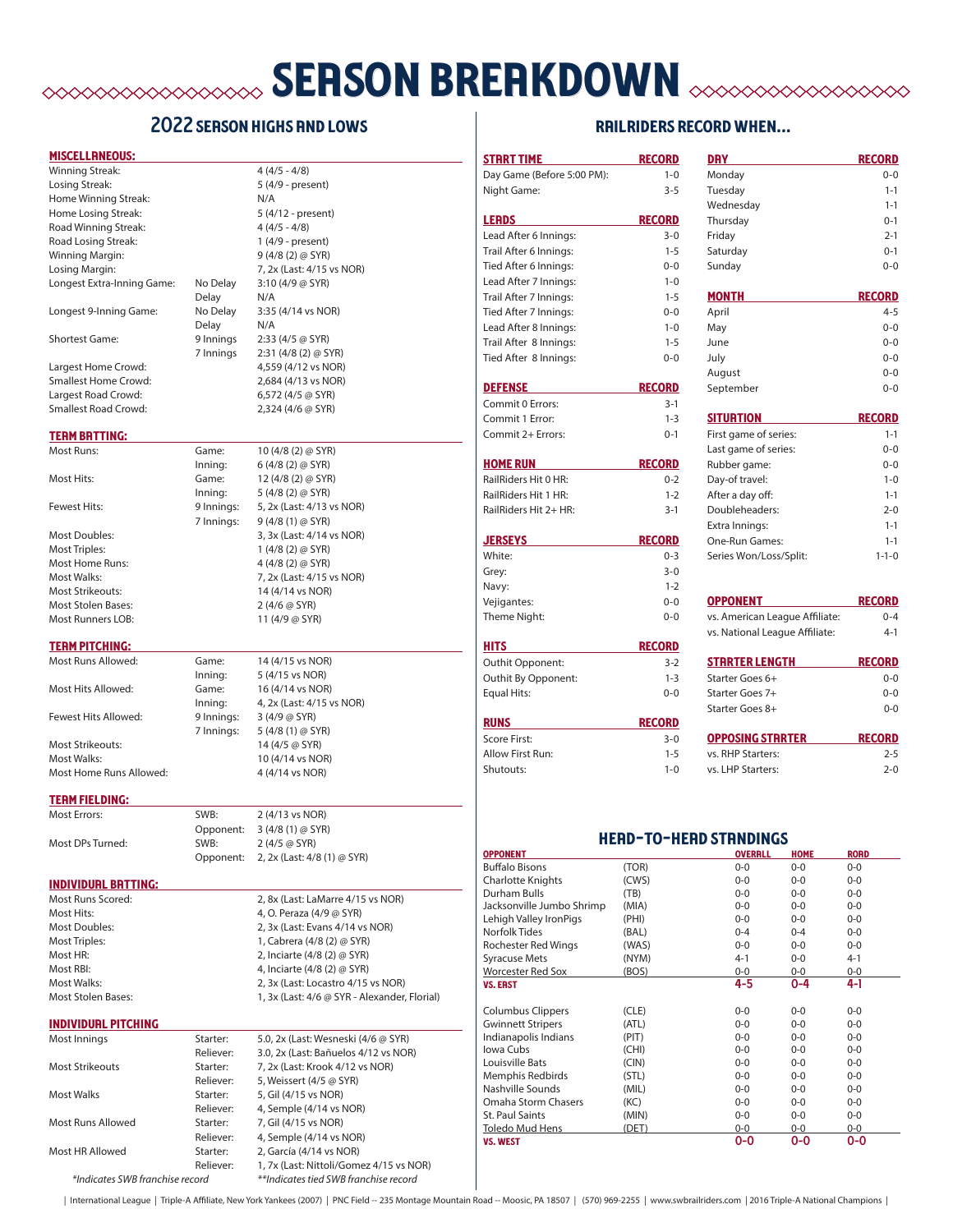# **BRY-DRY RESULTS** AND AN ARESOLYS

|              | GM DRTE/OPP.                           | <b>SCORE</b> | WIN/LOSS/SRVE                                                       | REC.               | POS/GB              | <u>RTT.</u>    | <b>TIME</b>  |    | GM DRTE/OPP. SCORE                 |              | WIN/LOSS/SRVE             |            | REC.                                      |             | POS/GB    | <u>RTT.</u> | <b>TIME</b> |
|--------------|----------------------------------------|--------------|---------------------------------------------------------------------|--------------------|---------------------|----------------|--------------|----|------------------------------------|--------------|---------------------------|------------|-------------------------------------------|-------------|-----------|-------------|-------------|
| $\mathbf{1}$ | 4/5 @ SYR                              | W 5-0        | Krook (1-0)/Szapucki (0-1)                                          | $1 - 0$            | $t1st$ --           | 6,572          | 2:33         |    | 82 7/9 @ WOR                       |              |                           |            |                                           |             |           |             |             |
| 2            | 4/6 @ SYR                              | W 5-3        | Greene (1-0)/Lopez (0-1)/Miller (1)                                 | $2 - 0$            | $t1st$ --           | 2,324          | 2:48         |    | 83 7/10 @ WOR                      |              |                           |            |                                           |             |           |             |             |
|              | 4/7 @ SYR                              |              | *Postponed to 4/8 due to rain*                                      |                    |                     |                |              |    | 84 7/12 vs LOU                     |              |                           |            |                                           |             |           |             |             |
| 3            | 4/8 @ SYR                              |              | W 7-6 (8) McKay (1-0)/Orze (0-1)/Weissert (1)                       | $3 - 0$            | $1st$ --            | 2,681          | 3:09         | 85 | 7/13 vs LOU                        |              |                           |            |                                           |             |           |             |             |
| 4            | 4/8 @ SYR                              | W 10-1       | Semple (1-0)/Rodriguez (0-1)                                        | $4 - 0$            | $1st$ --            | 2,681          | 2:31         | 86 | 7/14 vs LOU<br>87 7/15 vs LOU      |              |                           |            |                                           |             |           |             |             |
| 5            | 4/9 @ SYR                              | $L$ 4-3      | Vizcaya (1-0)/Miller (0-1)                                          | $4-1$              | $t1st$ --           | 2,4361         | 3:10         | 88 | 7/16 vs LOU                        |              |                           |            |                                           |             |           |             |             |
|              | 4/10 @ SYR                             |              | *Postponed to 6/8 due to inclement weather*                         |                    |                     |                |              | 89 | 7/17 vs LOU                        |              |                           |            |                                           |             |           |             |             |
| 6<br>7       | 4/12 vs NOR L 3-1<br>4/13 vs NOR L 5-1 |              | Hartman (1-0)/Krook (1-1)/Vespi (1)<br>Sedlock (1-0)/Wesneski (0-1) | $4 - 2$<br>$4 - 3$ | 3rd/1.5<br>t4th/2.5 | 4,559<br>2,684 | 2:56<br>3:10 |    |                                    |              |                           |            | *All-Star Break 7/18-7/21*                |             |           |             |             |
| 8            | 4/14 vs NOR L 12-4                     |              | Rodriguez (1-0)/García (0-1)                                        | $4 - 4$            | t4th/3.0            | 2,758          | 3:35         |    | 90 7/22 @ LHV                      |              |                           |            |                                           |             |           |             |             |
| 9            | 4/15 vs NOR L 14-7                     |              | Peralta (1-1)/Gil (0-1)                                             | $4 - 5$            | 5th/3.5             | 3,631          | 3:05         |    | 91 7/23 @ LHV                      |              |                           |            |                                           |             |           |             |             |
|              | 4/16 vs NOR                            |              | *Postponed to 4/17 due to inclement weather*                        |                    |                     |                |              |    | 92 7/24 @ LHV                      |              |                           |            |                                           |             |           |             |             |
| 10           | 4/17 vs NOR                            |              |                                                                     |                    |                     |                |              |    | 93 7/26 @ ROC                      |              |                           |            |                                           |             |           |             |             |
| 11           | 4/17 vs NOR                            |              |                                                                     |                    |                     |                |              | 95 | 94 7/27 @ ROC<br>7/28 @ ROC        |              |                           |            |                                           |             |           |             |             |
|              | 12 4/19 @ BUF                          |              |                                                                     |                    |                     |                |              | 96 | 7/29 @ ROC                         |              |                           |            |                                           |             |           |             |             |
|              | 13 4/20 @ BUF                          |              |                                                                     |                    |                     |                |              | 97 | 7/30 @ ROC                         |              |                           |            |                                           |             |           |             |             |
|              | 14 4/21 @ BUF<br>15 4/22 @ BUF         |              |                                                                     |                    |                     |                |              | 98 | 7/31 @ ROC                         |              |                           |            |                                           |             |           |             |             |
|              | 16 4/23 @ BUF                          |              |                                                                     |                    |                     |                |              |    | 99 8/2 vs BUF                      |              |                           |            |                                           |             |           |             |             |
|              | 17 4/24 @ BUF                          |              |                                                                     |                    |                     |                |              |    | 100 8/3 vs BUF                     |              |                           |            |                                           |             |           |             |             |
| 18           | 4/26 vs LHV                            |              |                                                                     |                    |                     |                |              |    | 101 8/4 vs BUF                     |              |                           |            |                                           |             |           |             |             |
|              | 19 4/27 vs LHV                         |              |                                                                     |                    |                     |                |              |    | 102 8/5 vs BUF                     |              |                           |            |                                           |             |           |             |             |
|              | 20 4/28 vs LHV                         |              |                                                                     |                    |                     |                |              |    | 103 8/6 vs BUF<br>104 8/7 vs BUF   |              |                           |            |                                           |             |           |             |             |
|              | 21 4/29 vs LHV                         |              |                                                                     |                    |                     |                |              |    | 105 8/9 vs WOR                     |              |                           |            |                                           |             |           |             |             |
|              | 22 4/30 vs LHV                         |              |                                                                     |                    |                     |                |              |    | 106 8/10 vs WOR                    |              |                           |            |                                           |             |           |             |             |
|              | 23 5/1 vs LHVs<br>24 5/3 @ ROC         |              |                                                                     |                    |                     |                |              |    | 107 8/11 vs WOR                    |              |                           |            |                                           |             |           |             |             |
|              | 25 5/4 @ ROC                           |              |                                                                     |                    |                     |                |              |    | 108 8/12 vs WOR                    |              |                           |            |                                           |             |           |             |             |
|              | 26 5/5 @ ROC                           |              |                                                                     |                    |                     |                |              |    | 109 8/13 vs WOR                    |              |                           |            |                                           |             |           |             |             |
|              | 27 5/6 @ ROC                           |              |                                                                     |                    |                     |                |              |    | 110 8/14 vs WOR                    |              |                           |            |                                           |             |           |             |             |
|              | 28 5/7 @ ROC                           |              |                                                                     |                    |                     |                |              |    | 111 8/16 @ STP                     |              |                           |            |                                           |             |           |             |             |
|              | 29 5/8 @ ROC                           |              |                                                                     |                    |                     |                |              |    | 112 8/17 @ STP<br>113 8/18 @ STP   |              |                           |            |                                           |             |           |             |             |
| 30           | 5/10 vs SYR                            |              |                                                                     |                    |                     |                |              |    | 114 8/19 @ STP                     |              |                           |            |                                           |             |           |             |             |
|              | 31 5/11 vs SYR                         |              |                                                                     |                    |                     |                |              |    | 115 8/20 @ STP                     |              |                           |            |                                           |             |           |             |             |
|              | 32 5/12 vs SYR<br>33 5/13 vs SYR       |              |                                                                     |                    |                     |                |              |    | 116 8/21 @ STP                     |              |                           |            |                                           |             |           |             |             |
|              | 34 5/15 vs SYR                         |              |                                                                     |                    |                     |                |              |    | 117 8/23 @ OMA                     |              |                           |            |                                           |             |           |             |             |
|              | 35 5/17 @ WOR                          |              |                                                                     |                    |                     |                |              |    | 118 8/24 @ OMA                     |              |                           |            |                                           |             |           |             |             |
|              | 36 5/18 @ WOR                          |              |                                                                     |                    |                     |                |              |    | 119 8/25 @ OMA                     |              |                           |            |                                           |             |           |             |             |
|              | 37 5/19 @ WOR                          |              |                                                                     |                    |                     |                |              |    | 120 8/26 @ OMA<br>121 8/27 @ OMA   |              |                           |            |                                           |             |           |             |             |
|              | 38 5/20 @ WOR                          |              |                                                                     |                    |                     |                |              |    | 122 8/28 @ OMA                     |              |                           |            |                                           |             |           |             |             |
|              | 39 5/21 @ WOR                          |              |                                                                     |                    |                     |                |              |    | 123 8/30 vs SYR                    |              |                           |            |                                           |             |           |             |             |
|              | 40 5/22 @ WOR<br>41 5/24 vs JAX        |              |                                                                     |                    |                     |                |              |    | 124 8/31 vs SYR                    |              |                           |            |                                           |             |           |             |             |
|              | 42 5/25 vs JAX                         |              |                                                                     |                    |                     |                |              |    | 125 9/1 vs SYR                     |              |                           |            |                                           |             |           |             |             |
|              | 43 5/26 vs JAX                         |              |                                                                     |                    |                     |                |              |    | 126 9/2 vs SYR                     |              |                           |            |                                           |             |           |             |             |
|              | 44 5/27 vs JAX                         |              |                                                                     |                    |                     |                |              |    | 127 9/3 vs SYR                     |              |                           |            |                                           |             |           |             |             |
|              | 45 5/28 vs JAX                         |              |                                                                     |                    |                     |                |              |    | 128 9/3 vs SYR                     |              |                           |            |                                           |             |           |             |             |
|              | 46 5/29 vs JAX                         |              |                                                                     |                    |                     |                |              |    | 129 9/4 vs SYR<br>130 9/5 @ DUR    |              |                           |            |                                           |             |           |             |             |
| 47           | 5/31 vs JAX                            |              |                                                                     |                    |                     |                |              |    | 131 9/7 @ DUR                      |              |                           |            |                                           |             |           |             |             |
| 48           | 6/1 vs LHV<br>6/2 vs LHV               |              |                                                                     |                    |                     |                |              |    | 132 9/8 @ DUR                      |              |                           |            |                                           |             |           |             |             |
| 49           | 50 6/3 vs LHV                          |              |                                                                     |                    |                     |                |              |    | 133 9/9 @ DUR                      |              |                           |            |                                           |             |           |             |             |
|              | 51 6/4 vs LHV                          |              |                                                                     |                    |                     |                |              |    | 134 9/10 @ DUR                     |              |                           |            |                                           |             |           |             |             |
|              | 52 6/5 vs LHV                          |              |                                                                     |                    |                     |                |              |    | 135 9/11 @ DUR                     |              |                           |            |                                           |             |           |             |             |
|              | 53 6/7 @ SYR                           |              |                                                                     |                    |                     |                |              |    | 136 9/13 vs WOR                    |              |                           |            |                                           |             |           |             |             |
|              | 54 6/8 @ SYR                           |              |                                                                     |                    |                     |                |              |    | 137 9/14 vs WOR<br>138 9/15 vs WOR |              |                           |            |                                           |             |           |             |             |
|              | 55 6/8 @ SYR                           |              |                                                                     |                    |                     |                |              |    | 139 9/16 vs WOR                    |              |                           |            |                                           |             |           |             |             |
|              | 56 6/9 @ SYR                           |              |                                                                     |                    |                     |                |              |    | 140 9/17 vs WOR                    |              |                           |            |                                           |             |           |             |             |
|              | 57 6/10 @ SYR<br>58 6/11 @ SYR         |              |                                                                     |                    |                     |                |              |    | 141 9/18 vs WOR                    |              |                           |            |                                           |             |           |             |             |
|              | 59 6/12 @ SYR                          |              |                                                                     |                    |                     |                |              |    | 142 9/20 @ LHV                     |              |                           |            |                                           |             |           |             |             |
|              | 60 6/14 vs ROC                         |              |                                                                     |                    |                     |                |              |    | 143 9/21 @ LHV                     |              |                           |            |                                           |             |           |             |             |
|              | 61 6/15 vs ROC                         |              |                                                                     |                    |                     |                |              |    | 144 9/22 @ LHV<br>145 9/23 @ LHV   |              |                           |            |                                           |             |           |             |             |
|              | 62 6/16 vs ROC                         |              |                                                                     |                    |                     |                |              |    | 146 9/24 @ LHV                     |              |                           |            |                                           |             |           |             |             |
|              | 63 6/17 vs ROC                         |              |                                                                     |                    |                     |                |              |    | 147 9/25 @ LHV                     |              |                           |            |                                           |             |           |             |             |
|              | 64 6/18 vs ROC<br>65 6/19 vs ROC       |              |                                                                     |                    |                     |                |              |    | 148 9/26 vs BUF                    |              |                           |            |                                           |             |           |             |             |
|              | 66 6/21 @ TOL                          |              |                                                                     |                    |                     |                |              |    | 149 9/27 vs BUF                    |              |                           |            |                                           |             |           |             |             |
|              | 67 6/22 @ TOL                          |              |                                                                     |                    |                     |                |              |    | 150 9/28 vs BUF                    |              |                           |            |                                           |             |           |             |             |
|              | 68 6/23 @ TOL                          |              |                                                                     |                    |                     |                |              |    |                                    |              |                           |            |                                           |             |           |             |             |
|              | 69 6/24 @ TOL                          |              |                                                                     |                    |                     |                |              |    |                                    |              |                           |            |                                           |             |           |             |             |
|              | 70 6/25 @ TOL                          |              |                                                                     |                    |                     |                |              |    |                                    |              |                           |            | <b>2022 SWB RAILRIDERS MONTH-BY-MONTH</b> |             |           |             |             |
|              | 71 6/26 @ TOL                          |              |                                                                     |                    |                     |                |              |    |                                    |              | W-L                       | <b>ERR</b> | <b>RVG/OBP/SLG</b>                        |             | <b>HR</b> |             |             |
|              | 72 6/28 vs BUF<br>73 6/29 vs BUF       |              |                                                                     |                    |                     |                |              |    |                                    | <b>APRIL</b> | $4 - 5$                   | 4.81       | .242/.329/.421                            | 12          |           |             |             |
|              | 74 6/30 vs BUF                         |              |                                                                     |                    |                     |                |              |    |                                    | MAY          | $0-0$                     | 0.00       | .000/.000/.000                            | 0           |           |             |             |
|              | 75 7/1 vs BUF                          |              |                                                                     |                    |                     |                |              |    |                                    | <b>JUNE</b>  | $0-0$                     | 0.00       | .000/.000/.000                            | 0           |           |             |             |
|              | 76 7/2 vs BUF                          |              |                                                                     |                    |                     |                |              |    |                                    | <b>JULY</b>  | $0-0$                     | 0.00       | .000/.000/.000                            | $\pmb{0}$   |           |             |             |
|              | 77 7/3 vs BUF                          |              |                                                                     |                    |                     |                |              |    |                                    |              | <b>AUGUST</b><br>$0-0$    | 0.00       | 000/000/000.                              | $\pmb{0}$   |           |             |             |
|              | 78 7/4 @ WOR                           |              |                                                                     |                    |                     |                |              |    |                                    |              | <b>SEPTEMBER</b><br>$0-0$ | 0.00       | 000/000/000.                              | $\mathbf 0$ |           |             |             |
|              | 79 7/6 @ WOR<br>80 7/7 @ WOR           |              |                                                                     |                    |                     |                |              |    |                                    |              | <b>TOTAL</b><br>4-5       | 4.81       | .242/.329/.421                            |             | 12        |             |             |
|              | 81 7/8 @ WOR                           |              |                                                                     |                    |                     |                |              |    |                                    |              |                           |            |                                           |             |           |             |             |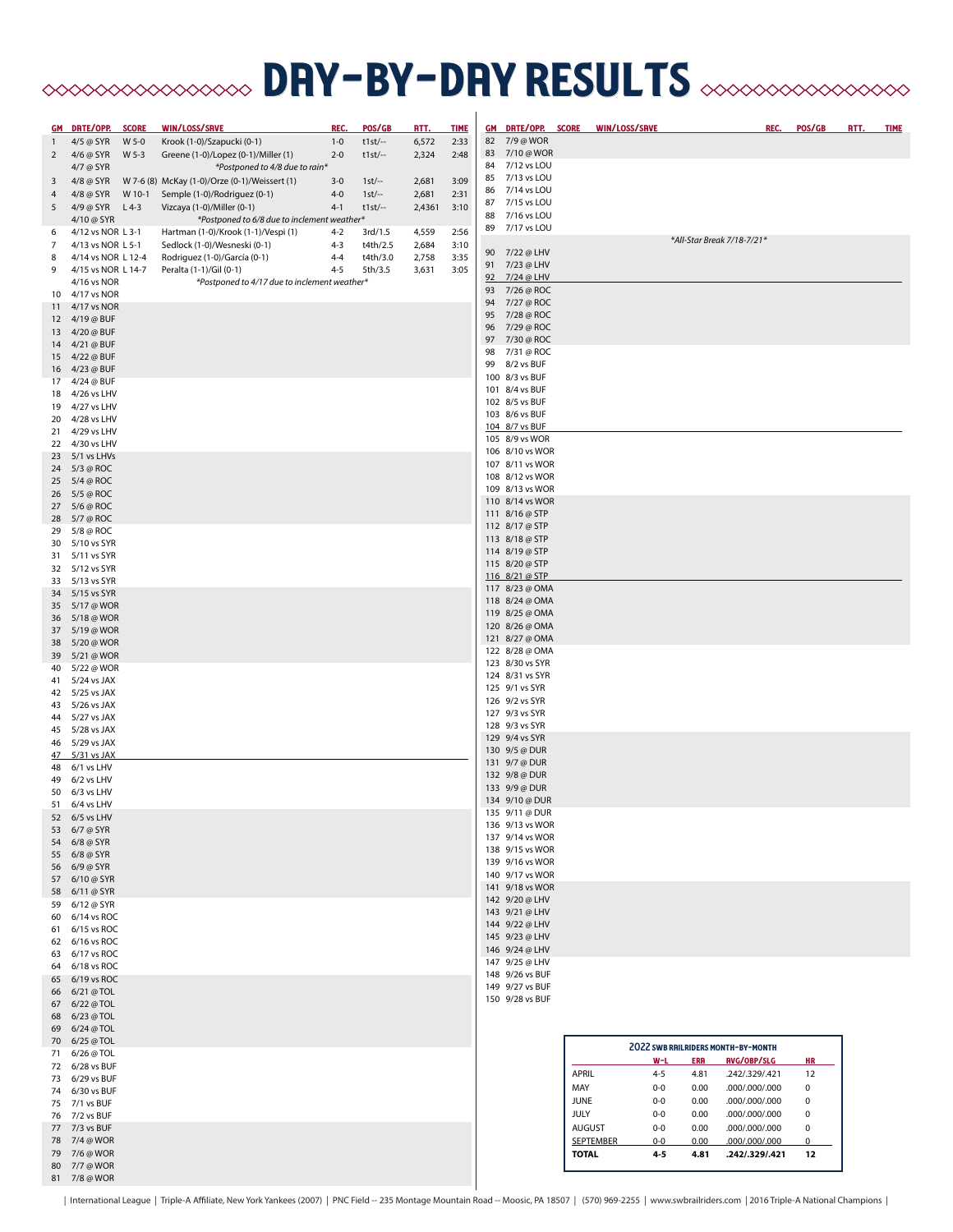# railriders transactions

| <b>APRIL TRANSACTIONS (4)</b> |                     |                                  |  |  |  |
|-------------------------------|---------------------|----------------------------------|--|--|--|
| <b>DRTE</b>                   | <b>PLAYER</b>       | <b>RCTION</b>                    |  |  |  |
| April 4                       |                     | SWB Break Camp roster announced  |  |  |  |
| April 6                       | Grea Bird           | Added to Scranton/Wilkes-Barre   |  |  |  |
| April 8                       | Michael Beltre      | Transfered to Somerset (AA)      |  |  |  |
| April 12                      | <b>Rob Brantlev</b> | Placed on the 7-Day Injured List |  |  |  |
| April 15                      | Michael Gomez       | Promoted from Somerset (AA)      |  |  |  |